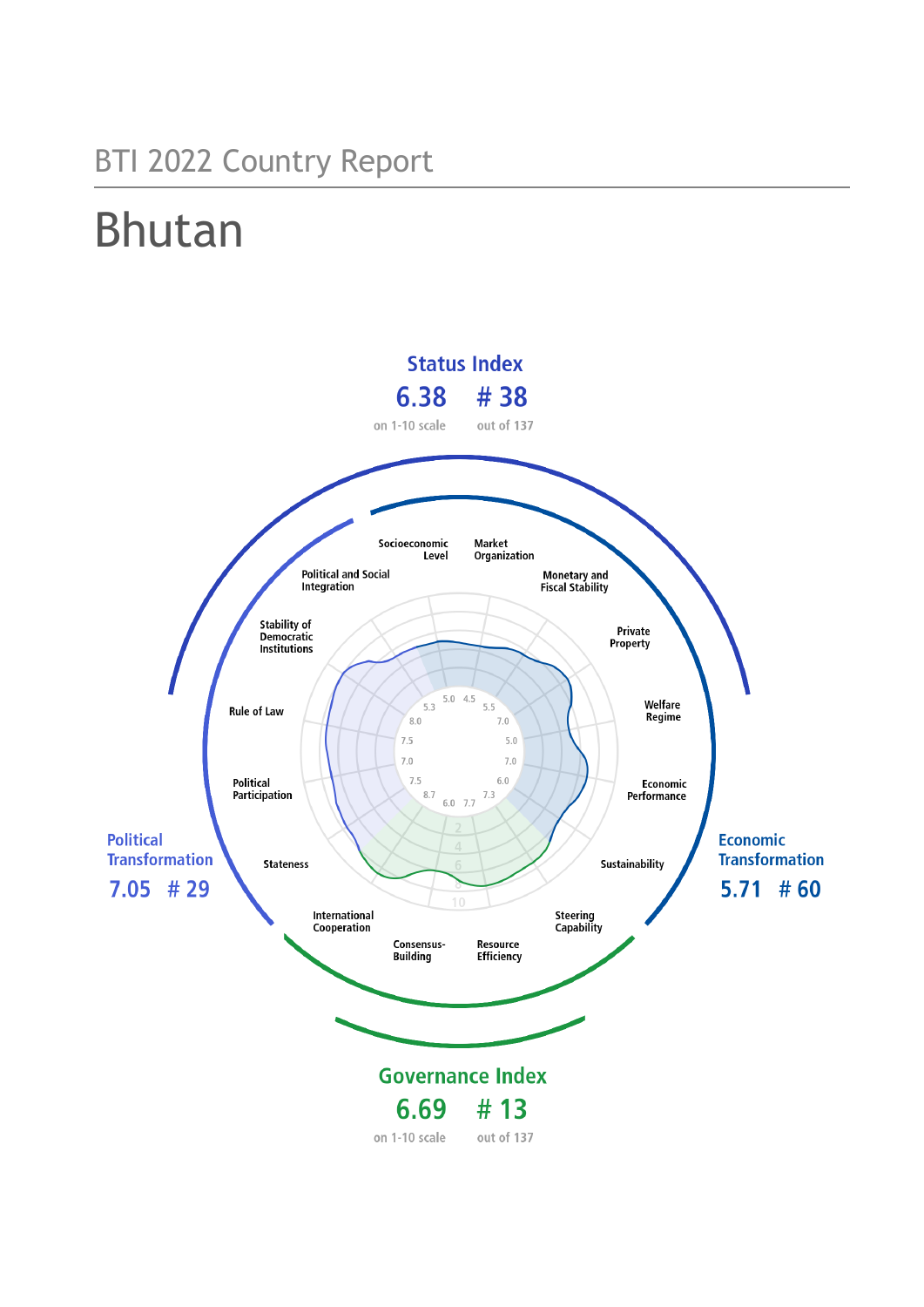This report is part of the **Bertelsmann Stiftung's Transformation Index (BTI) 2022**. It covers the period from February 1, 2019 to January 31, 2021. The BTI assesses the transformation toward democracy and a market economy as well as the quality of governance in 137 countries. More on the BTI at [https://www.bti-project.org.](https://www.bti-project.org/)

Please cite as follows: Bertelsmann Stiftung, BTI 2022 Country Report — Bhutan. Gütersloh: Bertelsmann Stiftung, 2022.

This work is licensed under a **Creative Commons Attribution 4.0 International License**.

#### **Contact**

Bertelsmann Stiftung Carl-Bertelsmann-Strasse 256 33111 Gütersloh Germany

**Sabine Donner** Phone +49 5241 81 81501 sabine.donner@bertelsmann-stiftung.de

**Hauke Hartmann** Phone +49 5241 81 81389 hauke.hartmann@bertelsmann-stiftung.de

**Claudia Härterich** Phone +49 5241 81 81263 claudia.haerterich@bertelsmann-stiftung.de

#### **Sabine Steinkamp** Phone +49 5241 81 81507 sabine.steinkamp@bertelsmann-stiftung.de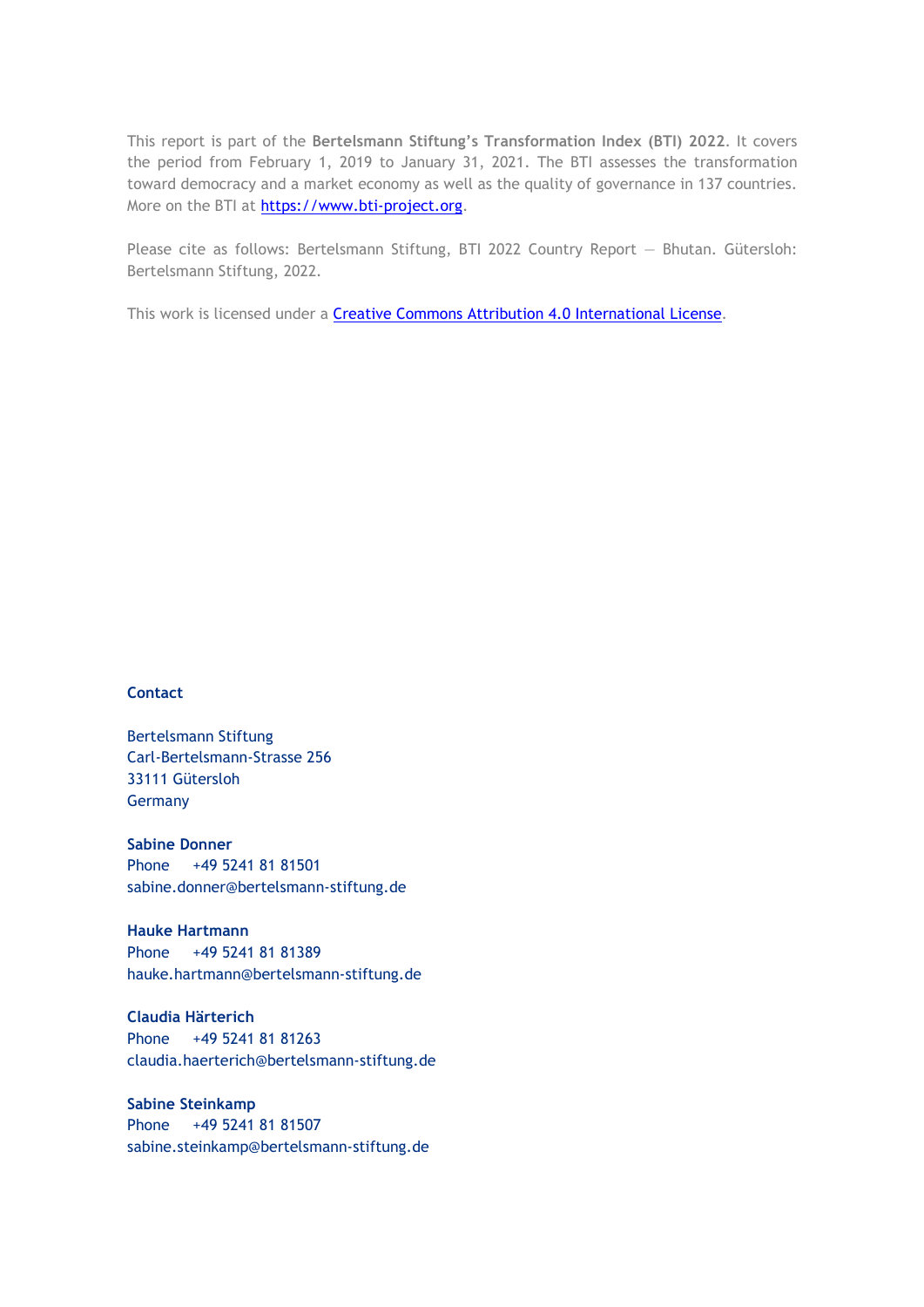#### **Key Indicators**

| Population               | M      | 0.8  | HDI                            | 0.654 | GDP p.c., PPP $\ S$       | 11508 |
|--------------------------|--------|------|--------------------------------|-------|---------------------------|-------|
| Pop. growth <sup>1</sup> | % p.a. | 1.1  | HDI rank of 189                | 129   | Gini Index                | 37.4  |
| Life expectancy          | vears  | 71.8 | UN Education Index             | 0.496 | Poverty <sup>3</sup><br>% | 12.2  |
| Urban population %       |        | 42.3 | Gender inequality <sup>2</sup> | 0.421 | Aid per capita            | 237.7 |
|                          |        |      |                                |       |                           |       |

Sources (as of December 2021): The World Bank, World Development Indicators 2021 | UNDP, Human Development Report 2020. Footnotes: (1) Average annual growth rate. (2) Gender Inequality Index (GII). (3) Percentage of population living on less than \$3.20 a day at 2011 international prices.

## Executive Summary

In 2019 – 2020, Bhutan's democracy continued its consolidation. A new party, the Bhutan United Party (Druk Nyamrup Tshogpa, DNT), took the helm by winning the 2018 national elections. The Bhutan Peace and Prosperity Party (Druk Phuensum Tshogpa, DPT) accepted its role as the opposition party with 17 members of parliament, which made it the strongest opposition in the country's democratic history beginning in 2008. While the changes in power with each election from the current ruling party to another party could be seen as a sign of mistrust of the incumbents, rotation of power is a positive sign in terms of accountability and inter-party competition. The ruling and the opposition parties have challenged each other on various issues ranging from legislations to public policy. The now-opposition DPT dismissed the ruling DNT's repeated appeals to act as one team unless it was offered positions on the cabinet allowing it a seat at the decision-making table.

Bhutan's democracy has also shown strong signs of horizontal accountability. The National Assembly and the National Council, Bhutan's lower and upper houses of parliament, respectively, have clashed at times over legislation and policies but have eventually settled most of their differences amicably. The role of Bhutan's judiciary also has drawn increasing public attention both in terms of its verdicts and the growing role of the judiciary in adjudicating differences between the branches of governments and with constitutional bodies such as the Anti-Corruption Commission and the Attorney General. As competition between Bhutan's political parties for popular support grows, their appeal will inextricably be tied to their success at addressing peoples' expectations for improved living conditions and economic opportunities. Since Bhutan discovered its first case of COVID-19 on March 5, 2020, the government, under the stewardship of the king, rallied the country to contain and mitigate the impact of the pandemic; as of January 2021, Bhutan had reported only one death, and just over 750 infections.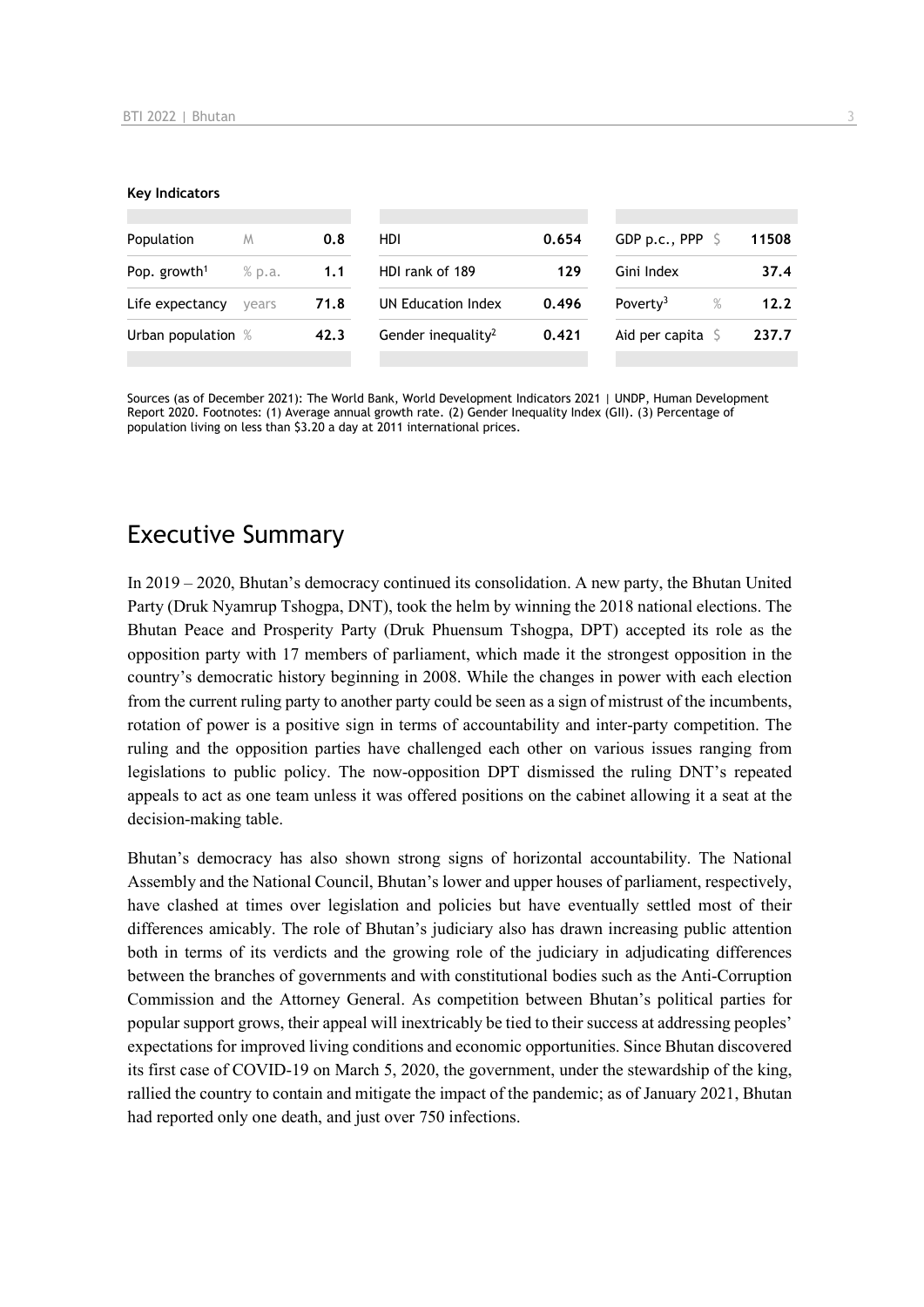COVID-19 affected Bhutan's already-struggling private sector. With state-owned enterprises (SOEs) generating most of the state's revenue, especially in the areas of hydroelectricity, mines and minerals, the government experienced little urgency in terms of addressing the financial and regulatory concerns of the private sector. The passage of the Mines and Minerals Act of 2020, which gives a monopoly to a state-appointed authority, is a clear example of this. With reduced revenues from the important tourism sector in the wake of COVID-19 and simultaneously increased expenditure on relief and mitigation, the government's dependence on SOEs has only grown. COVID-19 has also hit private enterprises particularly hard, particularly those in the tourism sector. This sector also attracts the bulk of foreign direct investment (FDI) in Bhutan. With over 25% unemployment reported among Bhutan's youth, Bhutan will need to accelerate development of the private sector to create more jobs. COVID-19 has also negatively impacted Bhutan's critical earnings from remittances and forced the return of over 6,000 Bhutanese from abroad.

## History and Characteristics of Transformation

Bhutan underwent a major and generally peaceful transformation from direct royal rule to a constitutional monarchy over the course of 10 years. In June 1998, direct royal rule was ended and a cabinet of ministers was appointed. In 2005, a draft constitution was publicly released and on July 18, 2008, after public consultations, the constitution was formally enacted.

The constitution establishes a parliamentary system with the right to form political parties. In the country's first past-the-post elections, held in 2008, the People's Democratic Party (PDP) received 33% of the votes but won only two out of 47 seats, while the Bhutan Peace and Prosperity Party (Druk Phuensum Tshogpa, DPT) took the other 45. The country's second general elections (for both the National Council and National Assembly) took place in 2013 but recorded lower voter turnouts than the 2008 elections. Four political parties, including two new ones led by women, competed in a primary election. The two new parties did not make it past the primaries, leaving the DPT and PDP to run against each other in the general election. In the general round, the incumbent DPT won only 17 seats, with the PDP capturing 30 seats, thus emerging as the new governing party. In 2018, Bhutan held its third parliamentary elections. National Council elections in April saw voter turnout of over 54%, a substantial increase from 45% recorded in the 2013 elections. On September 15, 2018, the primary round of elections was held for the National Assembly. The surprise winner in the primary round was a new left-of-center party formed in 2013, the Bhutan United Party (Druk Nyamrup Tshogpa, DNT), led by Lotay Tshering, a urology surgeon. The DPT secured the second place and the two parties advanced to the general round held on October 18, 2018. In the general round, the DNT secured about 60% of the votes and won 30 of the 47 seats. Voter turnout, about 71%, was far higher than the 66% turnout for the 2013 National Assembly elections. In 2018, there were significant gains in women's representation. Two female candidates were elected to National Council. Women also did better in the National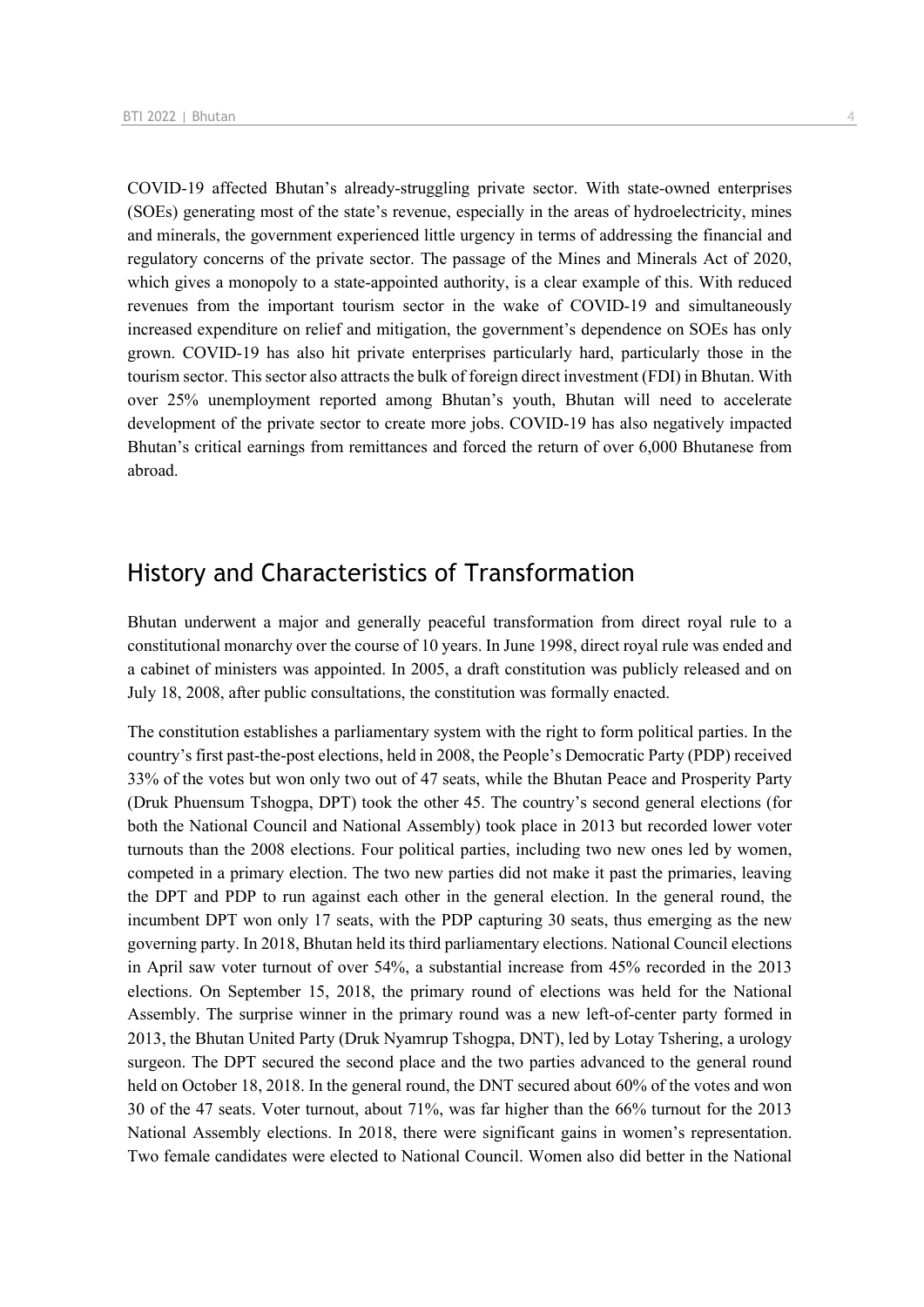Assembly where seven of the 10 women candidates won. In 2013, no women had been elected to the National Council and only three had been elected to the National Assembly.

Economic and social changes have been proceeding rapidly in Bhutan. This has been particularly evident in the capital Thimphu, which has grown from 30,000 inhabitants in 1993 to about 138,736 in 2017, 19.1% of the country's total population. Despite the pace of urbanization in Thimphu and elsewhere in Bhutan, 61% of the population continue to live in rural areas and are predominantly engaged in agriculture. In 1960, 91% of the population lived rurally.

Traditionally, the Royal Civil Service provided employment for school and college graduates. However, since 2000, the number of graduates has exceeded the number of available positions, highlighting the need for the private sector to provide employment opportunities. Slowing economic growth rates in 2013 and 2014 underscored the difficulty in generating strong private sector development in the country. Even higher growth in 2017/18 has not reduced the problem of unemployment.

Recent reports from Thimphu suggest increasing social problems associated with the effects of urban life on the structure of Bhutanese families, especially owing to youth unemployment. Drug offenses and property crimes have spiked. Although Bhutan continues to make improvements in providing infrastructure, health care and education, the negative effects of modernization are increasingly palpable in urban areas and have also led to rural depopulation in some areas. However, urban populations are happier than rural residents according to the 2015 Gross National Happiness survey.

The so-called Southern Question regarding Lhotshampa refugees, who fled or were expelled from Bhutan in the early 1990s, has largely faded as most of the refugees, over 90,000, have been resettled abroad, mainly in the United States. Thousands of Lhotshampa refugees have remained in Nepal, even after the resettlement program ended in 2019, and there has been no breakthrough between Nepal and Bhutan to help them settle permanently.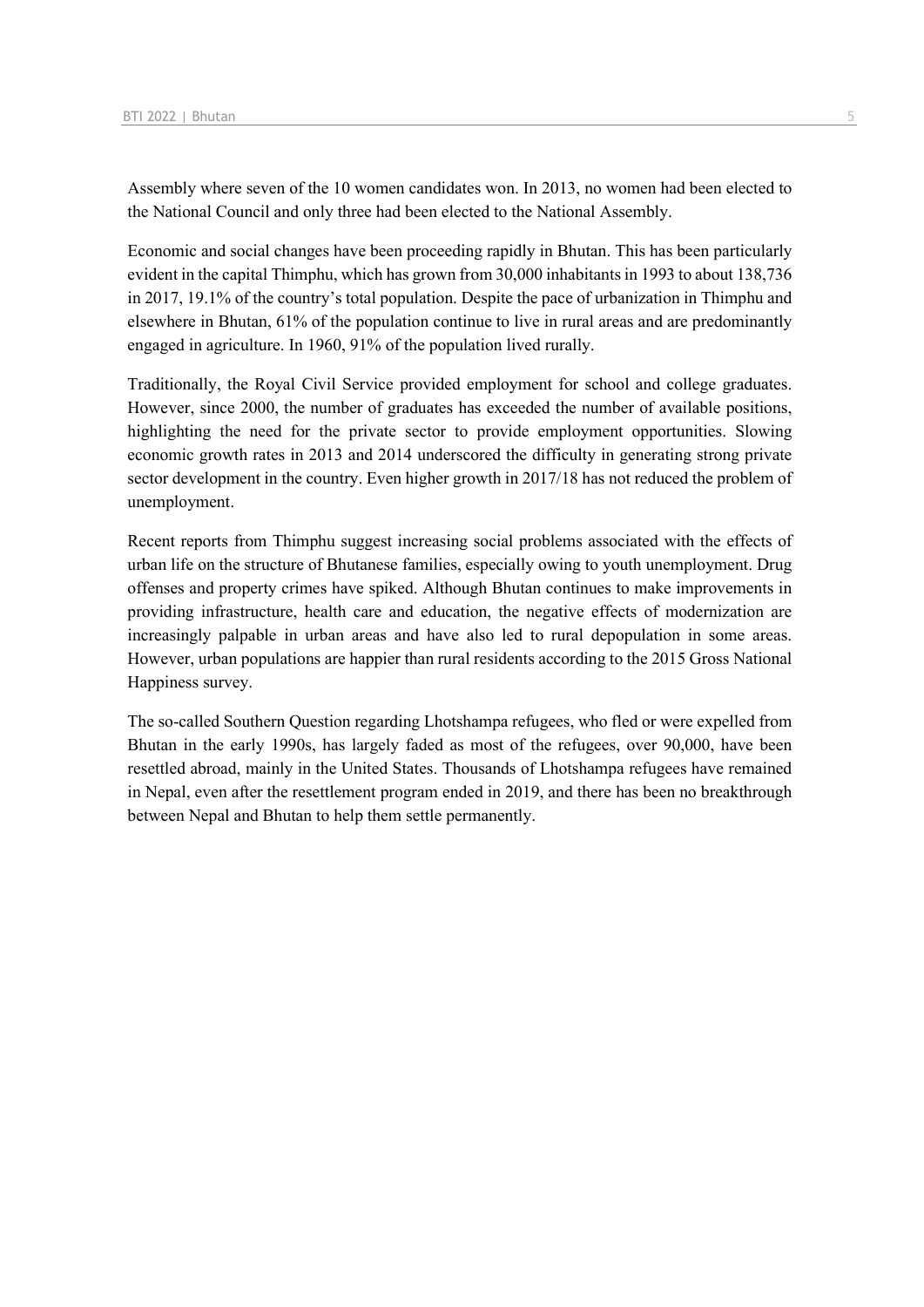The BTI combines text analysis and numerical assessments. The score for each question is provided below its respective title. The scale ranges from 1 (worst) to 10 (best).

## Transformation Status

## I. Political Transformation

#### **1 | Stateness**

The state has the monopoly on the use of force throughout the country. Responsibility for patrolling the border areas and forests rests with the Royal Bhutan Army, the Royal Bodyguard of Bhutan and Royal Bhutan Police. The latter has posts nationwide. An estimated 1% of GDP is used for military expenditure. No rebel groups or criminal organizations operate in Bhutan.

Relations with neighboring India are close and cooperative, including with the Indian military, which has a presence in Bhutan. In 2020, porous borders with India presented some challenges to enforcing the lockdown to prevent the spread of COVID-19. Bhutan has no formal diplomatic ties with its northern neighbor, China, and there is still an unresolved border dispute between the two countries. Negotiations on the dispute have been conducted amicably since 1984. The 24th round of border talks took place in August 2016. In 2017, Bhutan was caught in the middle of a 75 day standoff between India and China in Doklam, a disputed territory between China and Bhutan. The standoff followed China's attempt to extend an existing road in North Doklam into southern Doklam claimed by Bhutan. India has a security treaty with Bhutan under which the Indian military is obligated to defend Bhutan's territorial integrity. The standoff ended after China halted the construction and Indian troops withdrew. In June 2020, fresh claims by China to Bhutan's Sakteng Wildlife Sanctuary added a new dimension to the disputed borders. There were reports in the New York Times in 2020 of China building a village inside Bhutanese territory in the Doklam region, but Bhutan denied this.

#### **Question** Score

Monopoly on the use of force 8 $\frac{22}{10}$  $n<sub>f</sub>$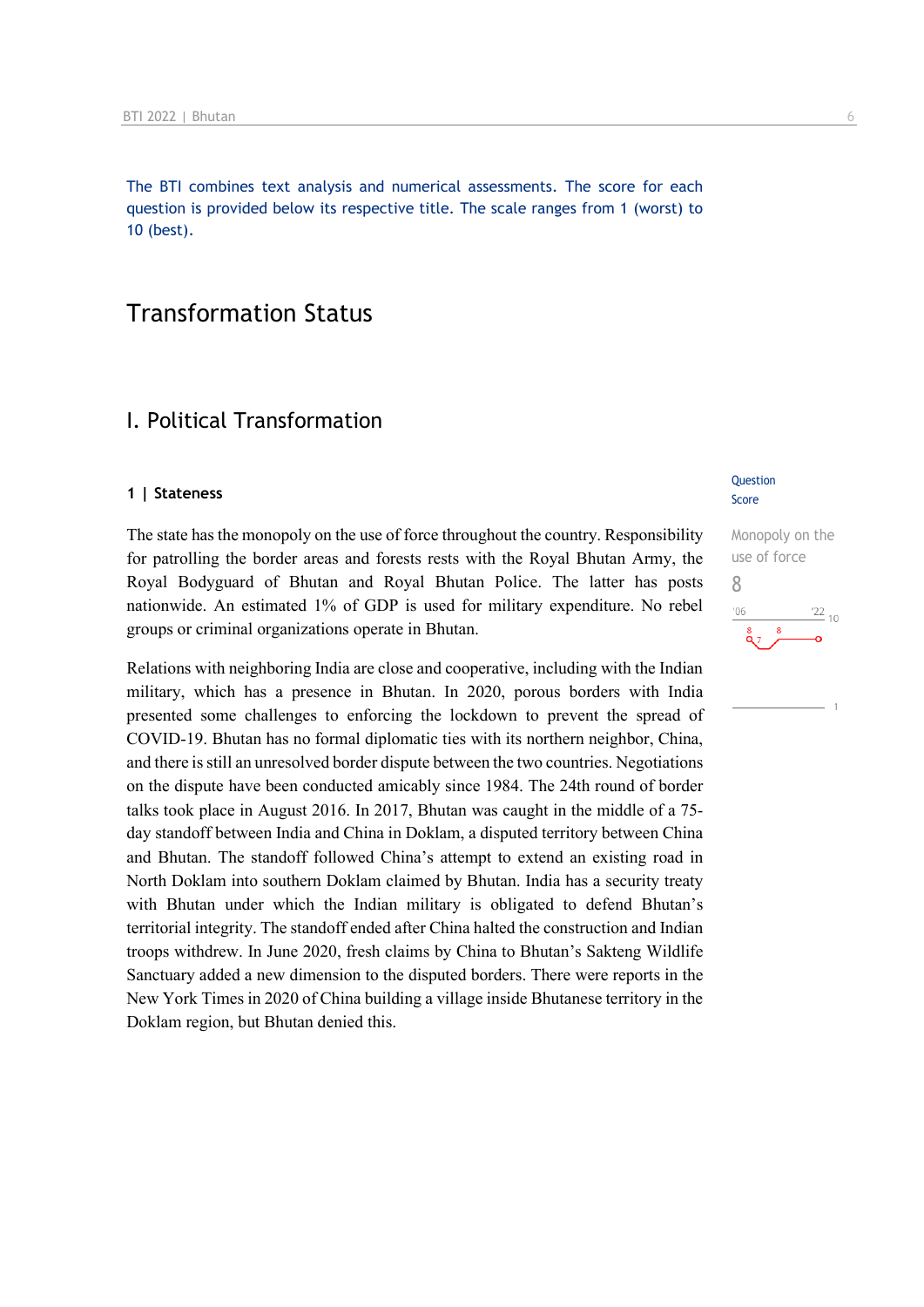The concept of Bhutan as a nation-state is widely accepted. Before and since the expulsion or flight of thousands of ethnic-Nepali Lhotshampas in the late 1980s and early 1990s, the government vigorously promoted the concept of the Bhutanese nation-state. Bhutan's policy regarding thousands of Lhotshampas who remain in the country after the expulsion remains discriminatory. The 2017 census contained no questions about language, ethnicity and religion, which makes it difficult to establish the exact number of Lhotshampas still in Bhutan. Access to citizenship is determined by the 1985 Citizenship Act. The rules are strict. People whose parents are both Bhutanese qualify for citizenship as do those domiciled before December 31, 1958. Otherwise, applicants for citizenship should have at least 15 years (public servants) or 20 years (others) proof of residence and proficiency in the national language. Some external organizations have commented on the "very strict criteria" facing "ethnic-Nepali Bhutanese" when trying to obtain citizenship and security clearances. Failure to secure such clearances can limit access to employment, business ownership, education and international travel. The number of residents without such clearances is not disclosed by the government. Kuensel, Bhutan's leading newspaper, reported in 2020 that the five southern districts with significant Nepali-ethnicity populations are well-represented in the local and central governments; members of parliament of Nepali ethnicity comprise 20% of elected members in both houses of parliament.

Of Bhutan's population, 75% adhere to Mahayana Buddhism. The constitution declares that religion is separate from politics and that religious institutions and personalities must remain above politics. Thus, the state is officially secular. There is no political activity by the Buddhist establishment. The personnel of religious institutions are prohibited from voting or standing in elections. The constitution does state, however, that preserving the country's religious heritage of Buddhism is important and that society is "rooted in Buddhism." Buddhism is closely tied with the elites and there is a strong bias against Hindus in particular. Since the 1980s, Bhutan's One Nation, One People policy has sought to promote a uniform religious and cultural identity. The national flag and emblem also draw from Buddhist symbolism. The state continues to provide some financial support for monasteries and religious activities. Government approval is necessary for the construction of religious buildings. There have been reports of the government favoring Buddhist over Hindu religious buildings. A Hindu temple was rebuilt in the southern region in 2015 by order of the king as a gift in commemoration of the royal wedding. In 2019, a large new Hindu temple was established in the capital, Thimphu. There is a small number of practicing Christians in Bhutan – estimated to be between  $2,000$  and  $25,000$  – who meet discretely. They are not formally recognized by the government and have no religious buildings. Two Christian pastors were fined and sentenced to prison for evangelism in 2016.



No interference of religious dogmas 7 $\frac{22}{10}$  $106$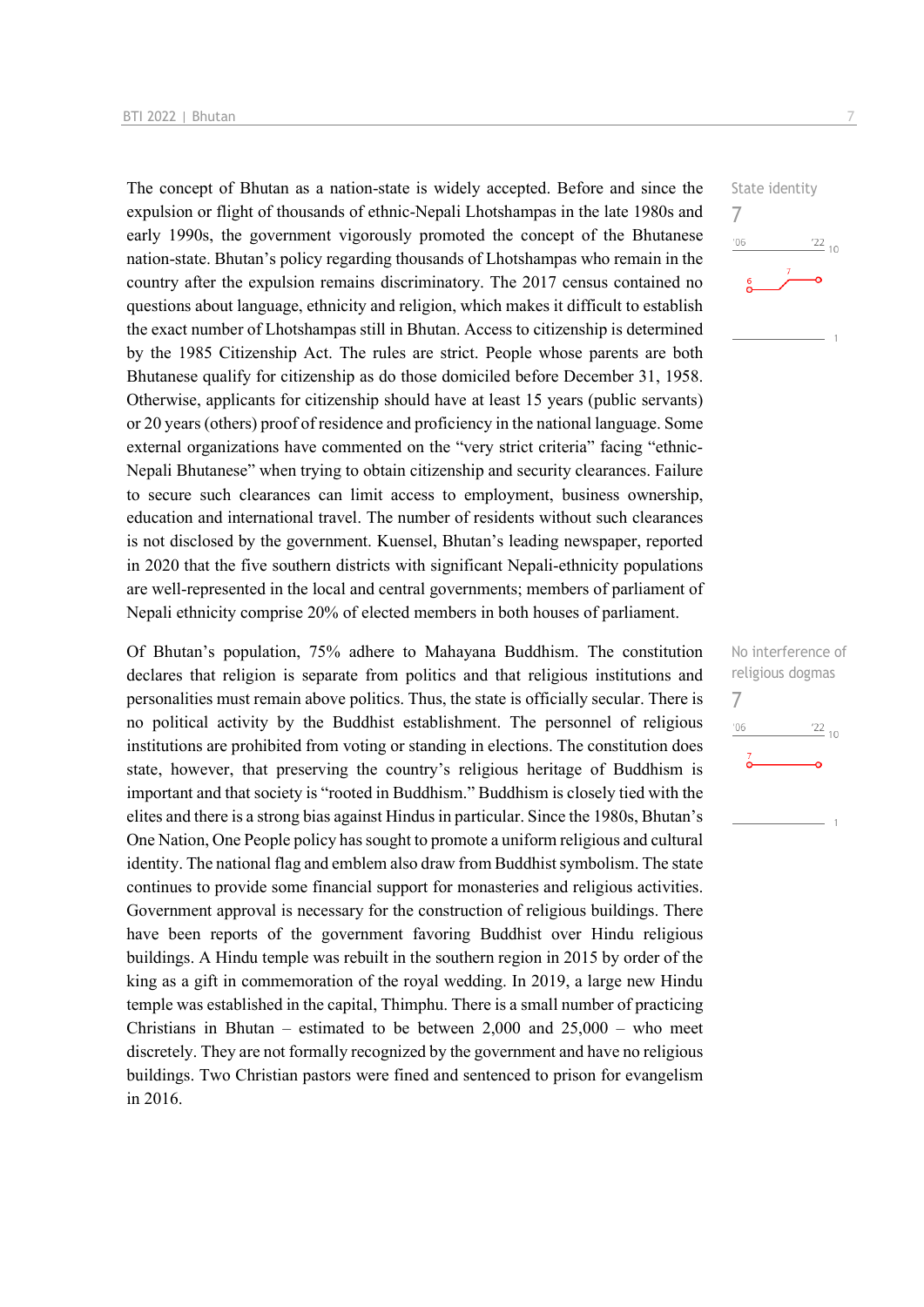Bhutan has a generally well-functioning system of public administration involving central ministries in the capital and their decentralized offices in the districts (dzongkhags). In recent years, there have been calls to modernize the civil service by making it smaller, more compact and more efficient. With a relatively small and underdeveloped private sector, especially in rural areas, the state has taken most of the responsibility for service delivery, for example, in education, health and the construction and maintenance of infrastructures. In 2019, Bhutan announced a pay raise of between 14% and 29% for public servants. Basic services are provided throughout the country and the coverage and quality of these services has been steadily improving. Universal primary education has been achieved with more than 98% of 6- to 12-year-old children enrolled in schools in 2017. Secondary enrollment has also increased from 12% in 1985 to over 70% in 2017.

According to the WHO, life expectancy has risen from 52.4 years in 2000 to 70.6 in 2017 and 98% of households now have electricity (as recently as 2008 only 60% of households had electricity). As of 2017, 98% of the population have access to an improved water source and 81% to improved sanitation, although 18% reported irregular water supplies. In 2019 – 2020, Thimphu and surrounding areas experienced critical water shortages, forcing many businesses and residents to turn to private water vendors. Poverty levels were recorded at 23% of the population in a 2007 survey but halved to  $12\%$  in 2013 and dropped to 8.2% in 2017. Most poor people live in rural areas of the country. Tax as a percentage of GDP rose from 5% in 2004 to 19% in 2016 and 16.1% in 2018 and is predicted to increase as incomes rise and hydroelectric projects come into operation. Although only 6% of the population pays any direct tax in Bhutan, this is still the highest percentage among the South Asian Association for Regional Cooperation (SAARC) countries.

#### **2 | Political Participation**

In 2018, Bhutan held the third elections to the National Council and National Assembly, the two chambers of the national parliament. Bhutan also has non-party elections at the local block (gewog) level. For the National Council, which is nonpartisan and seen as a house of review, one member is elected for each district (dzongkhag), regardless of population size. In November 2020, Bhutan held a byelection for the National Assembly seat in the Choekor-Tang constituency, vacated by the resignation of the opposition leader, Pema Gyamtsho, of the DPT. He had resigned voluntarily to assume the position of the new director-general of the Kathmandu-based International Center for Integrated Mountain Development (ICIMOD). By winning this seat, the ruling party, the DNT, flipped a constituency that the DPT had held for the last 10 years. Bhutan will hold local-level elections toward the end of 2021. The Electoral Commission has run elections strictly and impartially. Elections in Bhutan have been free and fair with no serious complaints concerning irregularities. However, political parties' campaigns are restricted to issues that are not "divisive."



Free and fair elections 8 $\frac{22}{10}$  $^{\prime}06$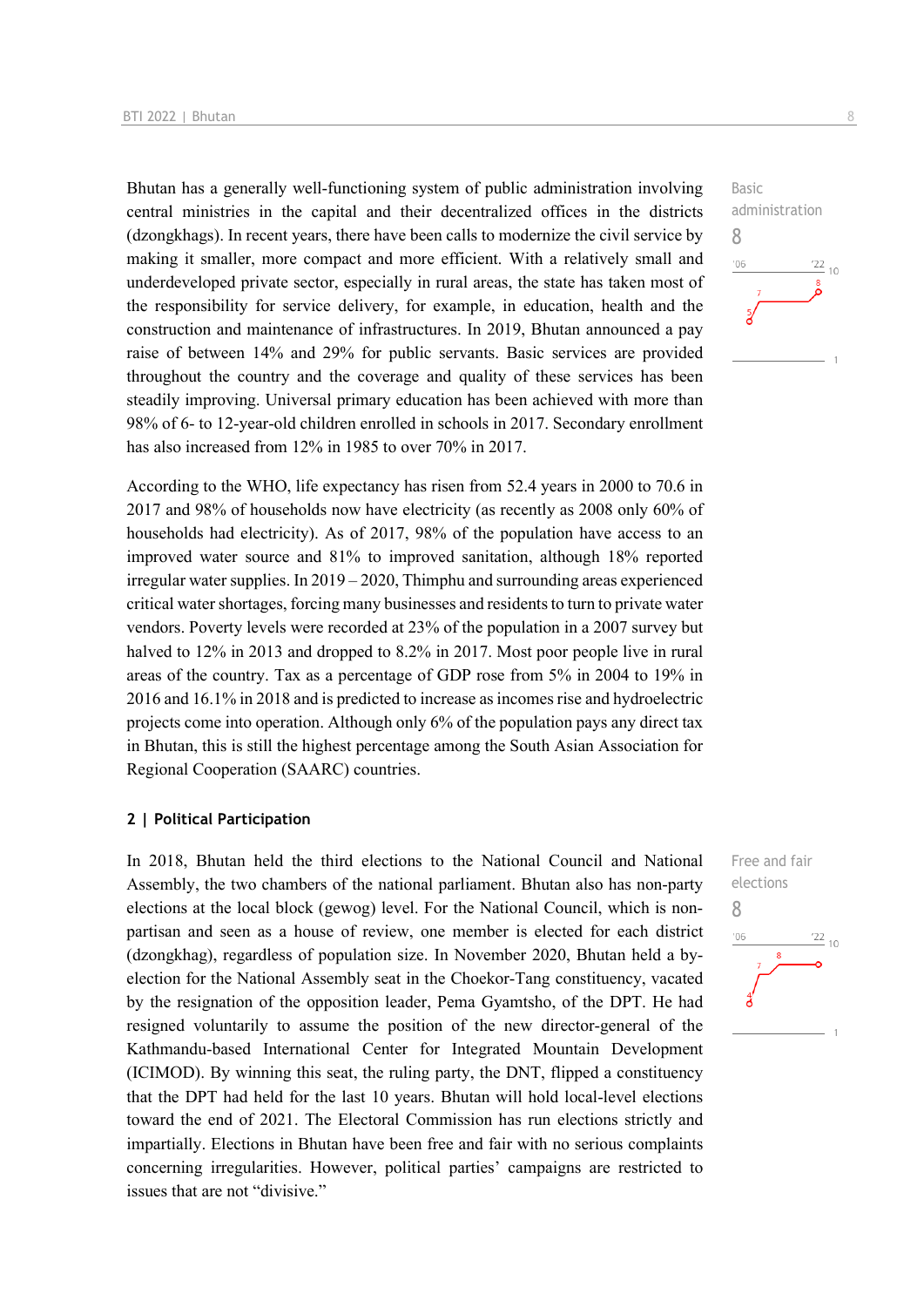Bhutan's political elite is small and has demonstrated consistent loyalty to the state and the king. The military has no record of challenging the state, the clergy do not participate in politics, and there is to date neither a trade union movement nor a powerful business lobby. In short, there are no active domestic veto players. However, there are two potential veto players, one domestic and one external. The potential domestic veto player is the king. He is part of the parliament and has the authority of assent for bills of parliament. He may return bills with recommendations for amendments but must abide by parliament's final decision, if supported by both houses. The king and the institution of monarchy are held in very high esteem in Bhutan and the two houses of parliament are highly unlikely to make proposals with which the king would strongly disagree. However, the king has never taken any overt action that could be interpreted as veto behavior. The potential external veto player is India. It provides considerable financial aid to Bhutan and accounts for 80% of all trade. The country buys most of Bhutan's hydroelectricity, the main source of state revenue, and is also responsible for Bhutan's defense. The Bhutanese government is careful to avoid actions likely to annoy India. For example, a conversation between the prime ministers of Bhutan and China on the sidelines of an international meeting in the run-up to the 2013 election raised speculation that diplomatic relations between the two countries might be established. Soon thereafter, the Indian government removed the subsidies on kerosene and cooking gas exported to Bhutan leading to a doubling of their prices in Bhutan. Some commentators saw India's action as a warning to Bhutan concerning the adverse consequences of opening up relations with China.

The constitution guarantees freedom of assembly and freedom of association, but in practice there are some restrictions. Citizens can join political parties that have been approved by the Election Commission. Protests or demonstrations are permitted but must be approved by the government. Public protests are portrayed as a non-Bhutanese mode of behavior. Freedom of association has the proviso that it is only for groups "not harmful to the peace and unity of the country." Thus, civil society organizations (CSOs) that might work on refugee, human rights or other sensitive issues are not allowed to operate. All CSOs must register with the government. There are no trade unions because of the rural subsistence nature of much of Bhutan, the relative absence of large organizations and lack of government support for unions. COVID-19-related restrictions did not impact freedom of assembly.



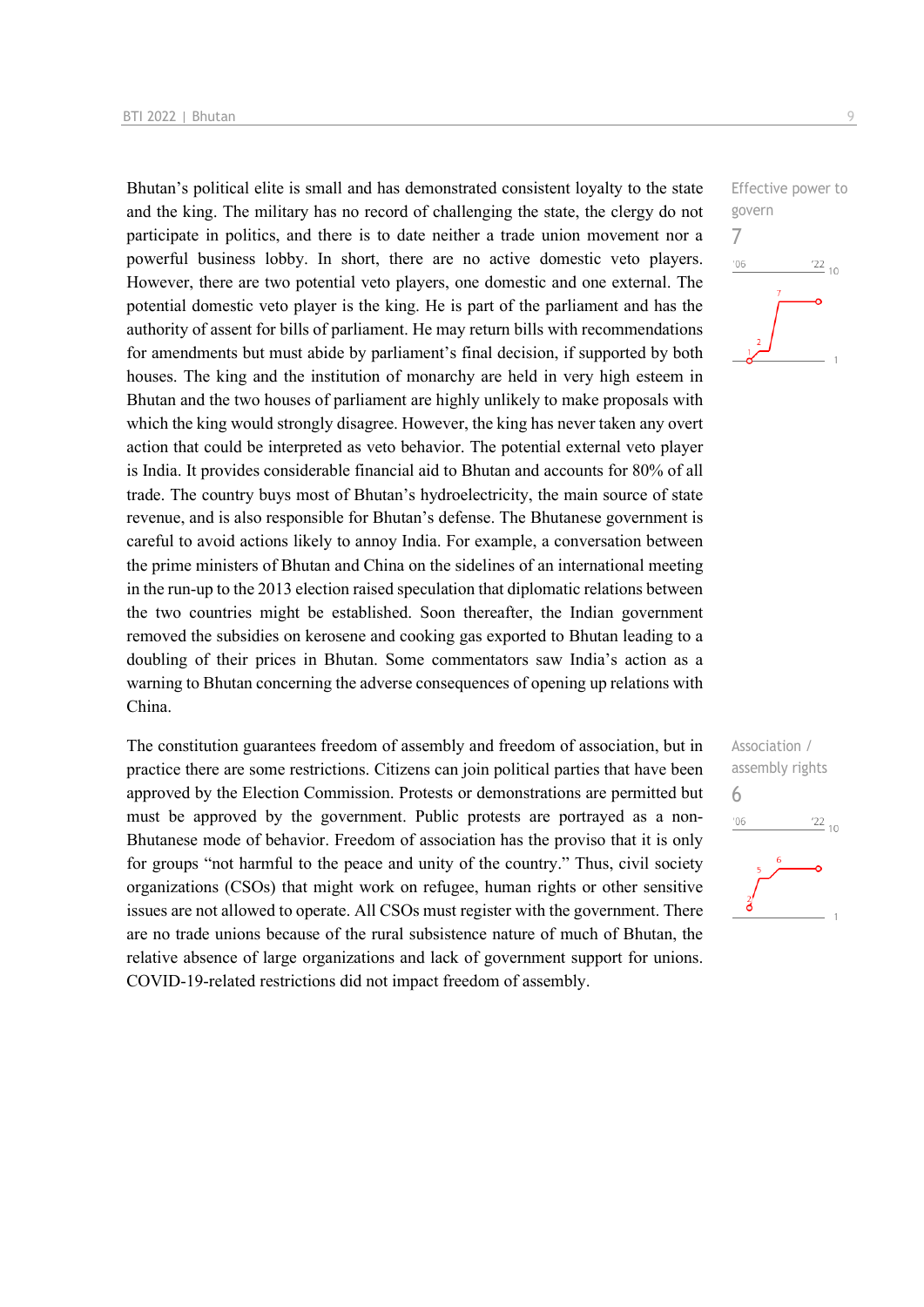Bhutan's constitution guarantees freedom of expression but its exercise in practice remains constrained. Journalistic expression has been hampered by Bhutan's Defamation Act that can be used to harass journalists. A recent case that drew critical attention was the month-long suspension of the managing editor of The Journalist in 2018. He was apparently suspended in response to a complaint by the Office of Media Arbitrator that the paper had violated the Election Commission's oral directive not to run profile stories on National Council candidates. The Journalist Association of Bhutan (JAB) expressed concern that such practices may prevent journalists from performing their duties free from fear and bias. In 2018, Bhutan established a Media Council with broad regulatory authority. The council establishes the journalists' code of conduct and lays out accreditation and certification requirements for journalism practitioners. Critics fear that the council's intrusive oversight could make journalists more prone to self-censorship. In the 2020 World Press Freedom Index, Bhutan was ranked 67th out of 180 countries, a notable improvement over its 94th place in 2018. When compared to other South Asian countries, Bhutan's media environment was ranked the best in the region. The use of social media is spreading rapidly in Bhutan. According to the Info-Comm and Transport Statistics report 2018, the number of internet subscribers increased by 28% between 2016 and 2017 to 700,000. Bhutan has more than 700,000 mobile phone subscribers; almost every Bhutanese has mobile access. According to www.datareportal.com, an online digital data portal, 430,000 Bhutanese are on social media, about 58% of Bhutan's population. According to a report in Kuensel in November 2018, Bhutan is the top internet-addicted country among Southeast Asian nations; at least four out of 10 adolescents are reported to be addicted to the internet in Bhutan and this addiction negatively impacts their health, work and school performance. The government does not generally monitor online accounts of citizens.

#### **3 | Rule of Law**

Separation of powers between the executive, legislative and judiciary is laid out in Bhutan's constitution and is evolving in the context of its new democratic framework. Under Bhutan's parliamentary system, the government has the support of a majority in the National Assembly. In all three recent elections, the winning party secured an absolute majority. The judicial branch functions independently of the executive and legislative, and judges are appointed by the king on the recommendation of the judicial council. As political and legal contests grow in a democratic system, demands for judicial adjudication is on the rise, especially involving cases of corruption and abuse of power. The Anti-Corruption Commission (ACC) plays an important role in the system of checks and balances on the exercise of power. Following recommendations by the National Law Review Task Force from 2018 to strengthen the separation of powers, the ACC and the Election Commission of Bhutan have become independent of the Royal Civil Service Commission, the central agency for recruiting, training and transferring civil servants.



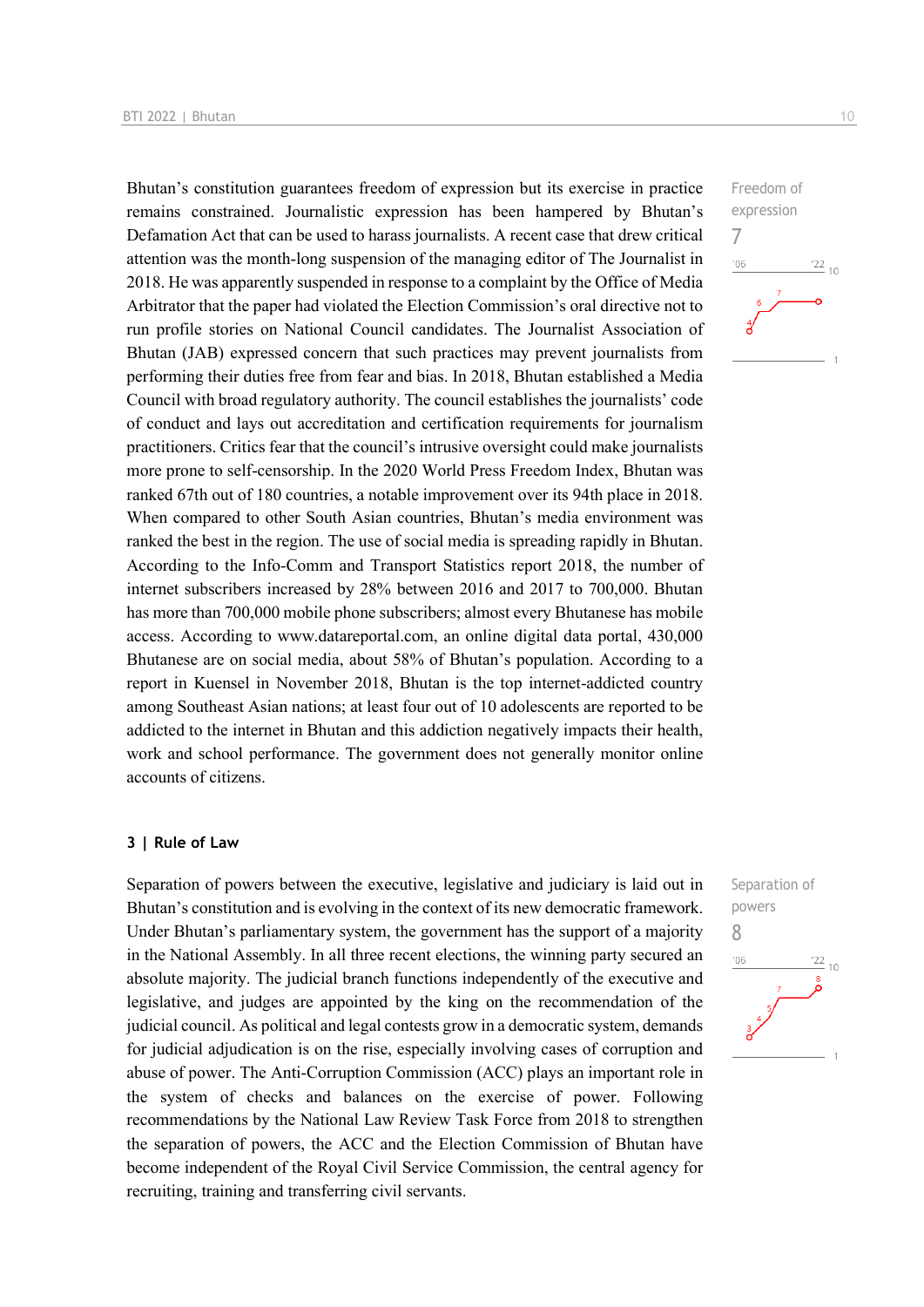After the first detection of a COVID-19 case in March 2020, the government introduced emergency measures. In August, it declared a national lockdown and a strict tracing policy, which was extended in September. Parliament formed a Parliamentary Committee on COVID-19 Preparedness and Response which monitored the government's decisions.

Bhutan's constitution strongly emphasizes the rule of law, and the judiciary is the guardian of the constitution and the final authority regarding its interpretation. The Supreme Court sits at the top of the court hierarchy. The decisions of the lower courts can be appealed upwards and each level of the court system maintains its independence. There has been investment in upgrading the skills and knowledge of officials in the judiciary through foreign technical assistance and with the establishment of the National Legal Institute. In 2015, Bhutan also founded the Jigme Singye Wangchuck School of Law.

The Supreme Court has acquired credibility both domestically and internationally as the guardian and interpreter of the constitution. Courts at all levels of the judicial system have demonstrated independence by adjudicating cases against government officials and agencies, including members of the cabinet and the military. As pointed out by the Royal Audit Authority (RAA), there appeared to be numerous problems within the judiciary, related to recruitment of judicial officials affecting its ability to deliver fair, and equitable justice. The judiciary's 2020 annual report found insufficient financial resources to expand its infrastructure and to hire and train personnel as restricting the courts' ability to keep up with increasing demands for judicial services. In 2019, 9,541 cases were registered with 2,692 pending cases from 2018. The courts decided 9,216 cases.

Bhutan's judiciary has been criticized for both delivery and a lack of transparency. In 2017, in response to complaints of possible bias resulting from a plaintiff's relationship to more than one judge, the Supreme Court of Bhutan drafted the Judicial Accountability Guidelines 2017. The guidelines allow individual citizens to file complaints of bias against High Court and Supreme Court decisions. The Judicial Services Act 2007 only allowed for complaints and investigations against districtlevel judges. The RAA report, the "Review of Judiciary System and Practices, 2019," states that court judgments still remain entirely inaccessible to the public. The RAA recommended that the judiciary improve accessibility to judgments in order to achieve greater transparency and also to facilitate legal research.

As political and legal contests grow with the maturation of Bhutan's democratic system, demands for judicial adjudication of constitutional and legal issues are on the rise. Bhutan's court began adapting to the challenges of COVID-19. On May 12, 2020, Trongsa District Court delivered a judgment using Skype video conferencing without requiring the physical presence of the parties to the action in court.

Independent judiciary 7 $\frac{22}{10}$ '06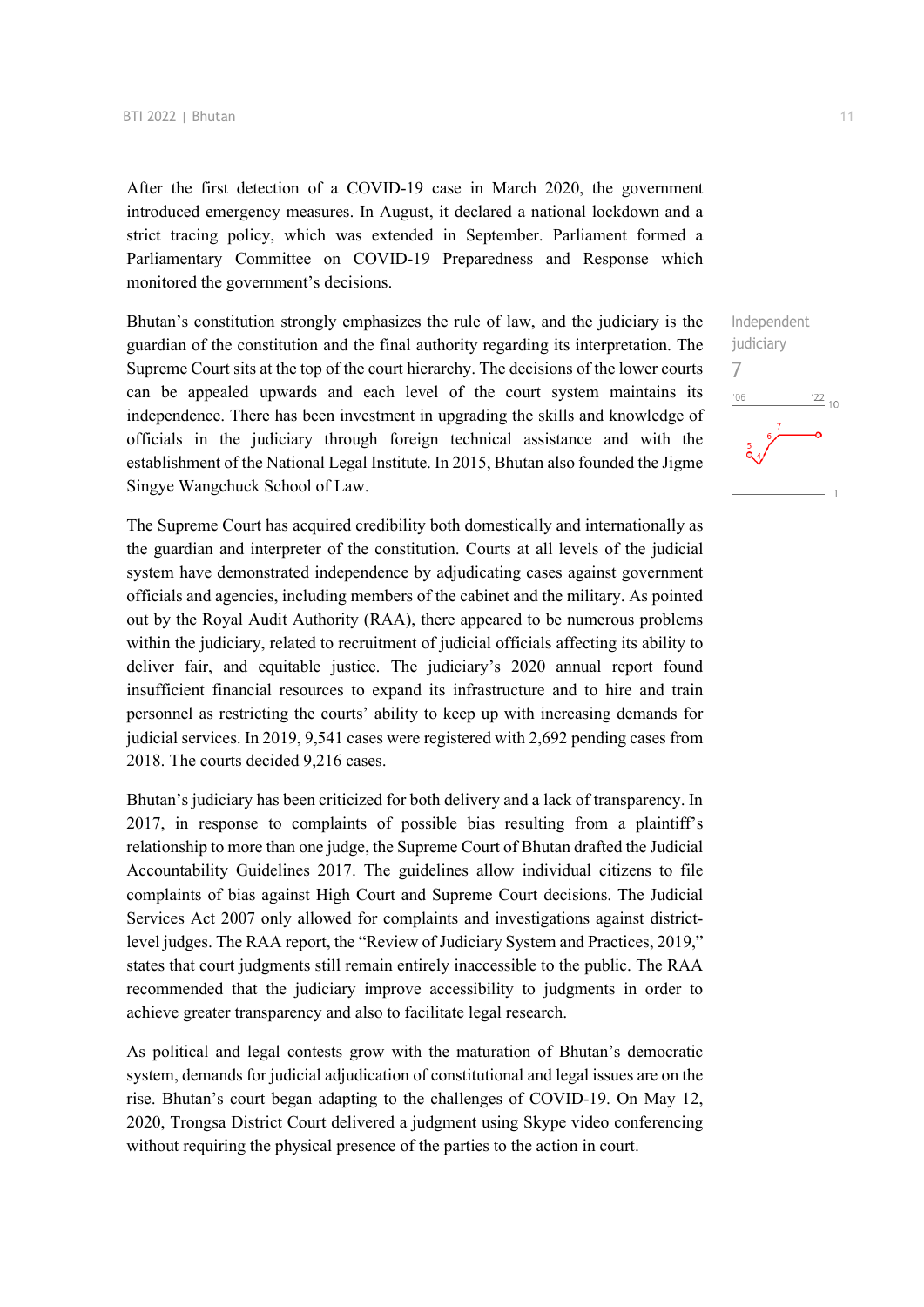There is a low incidence of corruption in Bhutan but there is considerable official and public concern about potential adverse effects from it. The ACC has worked well since commencing operations in 2006. In its first 10 years of operation, the ACC dealt with 4,333 complaints, undertook 148 investigations and had a conviction rate of 90%. The ACC has not shied away from prosecuting cases against leading officials. In response to the ACC's appeal against a High Court's acquittal decision, in March 2019, Bhutan's Supreme Court sentenced nine Royal Bhutan Army officers and a non-commissioned officer to prison terms for their involvement the DeSuung training fund embezzlement case in. The ACC also looked into an allegation that the former prime minister, Dasho Tshering Tobgay, misused government funds amounting to BTN 3 million to installing security infrastructure at his private residence in Taba. The ACC cleared Tobgay of any wrongdoing in November 2019.

Fundamental civil rights are set out in Article 7 of the constitution but refer in most cases to citizens only, like the freedoms of speech, opinion, expression, movement and religion, the right to vote, and equality of access to the law and public services. However, according to Article 33, these rights may be suspended when a Proclamation of Emergency has been declared. Furthermore, Article 7 gives the state permission to apply "reasonable restriction by law" when "the interests of the sovereignty, security, unity and integrity of Bhutan" and when peace, stability and national well-being are judged to be threatened.

There is no capital punishment. According to the U.S. State Department, there were no incidents of disappearances, arbitrary killings or torture in 2018. Prisons have been judged to generally meet international standards. Rules against arbitrary arrests and detention are generally observed. The police have sometimes been accused of human rights violations, especially by external ethnic-Nepali organizations, as well as of discrimination and human rights abuses against the Nepali Lhotshampa population. An unknown number of members of this population does not have full citizenship and the rights associated with that status. While freedom of religion is guaranteed in the constitution, missionaries are banned and government permission is needed for the construction of religious buildings.

In June 2019, Bhutan's National Assembly passed the Penal Code Amendment Bill of Bhutan 2019 to remove discriminatory sections on "unnatural sex" from the Penal Code. The move was a major boost for the lesbian, gay, bisexual, transgender, intersex and queer (LGBTQ+) community. The National Council passed this bill in February 2020 but refused to remove the penal provisions, while reducing consensual "unnatural sex" to a petty misdemeanor. This punishment, however, was removed by an amendment in December 2020, which clarified that homosexuality between adults does not constitute unnatural sex.

Bhutan is a signatory to the Convention on the Elimination of All Forms of Discrimination Against Women and other international agreements. NGOs report little overt discrimination against women and that women have equal access to public

Prosecution of office abuse 8  $06'$  $\frac{22}{10}$ 

Civil rights 7 $\frac{22}{10}$  $n<sub>0</sub>$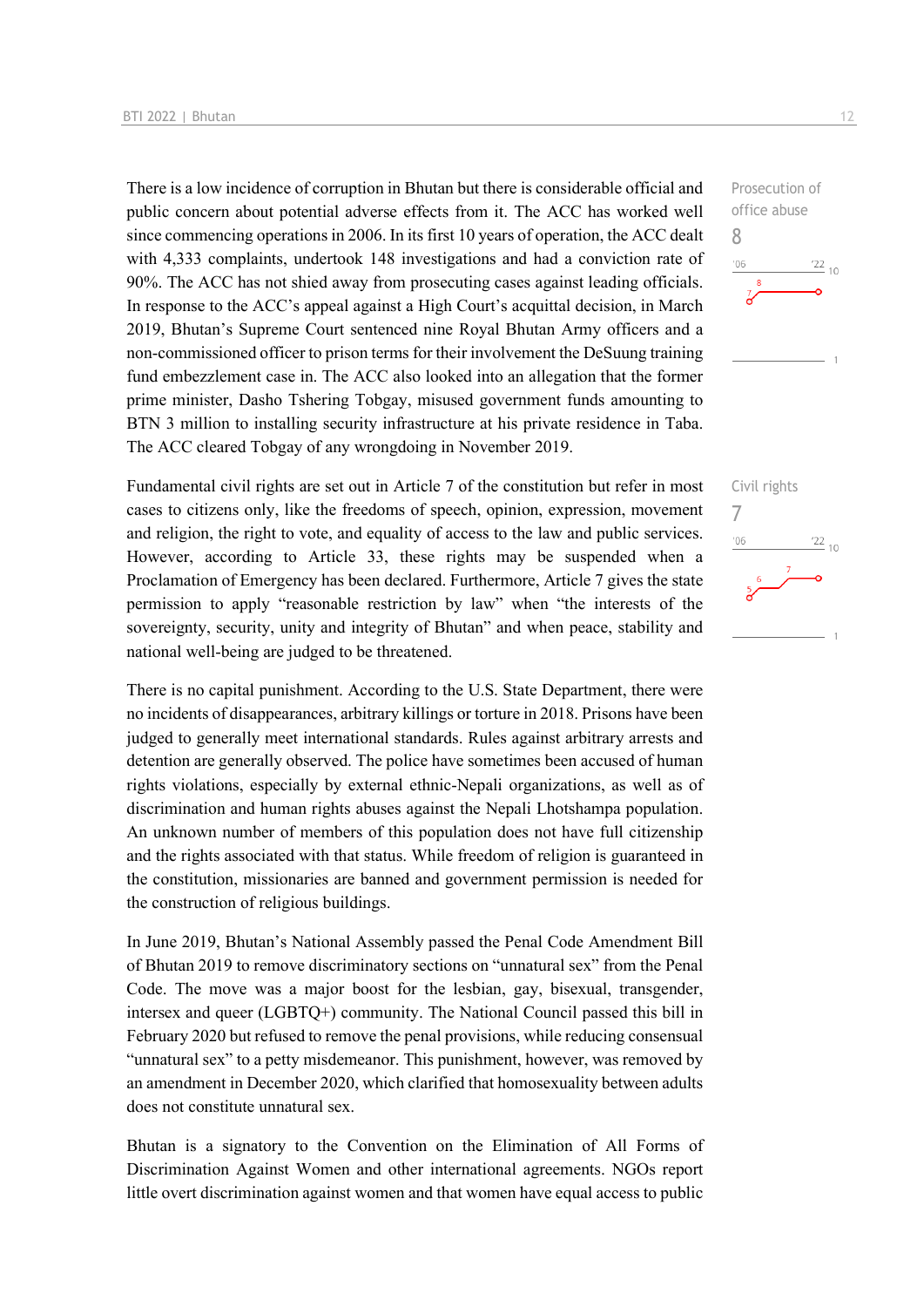services. However, Bhutan ranked only 121st out of 144 countries in the Global Gender Gap Index 2016. In 2018, Bhutan rose slightly to the rank of 122nd out of 149 countries. In 2020, Bhutan's ranking declined again to 131st out of 153 countries.

The report showed considerable gender disparities in health, education, economy and politics. There have been media reports indicating a rise in the incidence of domestic violence and sexual assaults on women. The government acknowledged the seriousness of the issue by passing the Domestic Violence Prevention Act in 2014. Gender-based violence was reported to have increased by 36% in in 2020 compared to the previous year. Accessibility for persons with disabilities remains a major problem. The National Commission for Women and Children is responsible for the country's obligations to international agreements while there are NGOs that focus on women's and children's issues.

#### **4 | Stability of Democratic Institutions**

As a young democracy, Bhutan's democratic institutions function well. All three elections have seen alternations of power from the ruling party to another party. Political parties, though respectful of each other, face growing opposition from their rivals. For example, during the 2018 election campaign, opposition parties questioned the ruling party's performance in office and the improper use of government resources. Parties have become more attentive to the electorate's concerns (e.g., income inequality and access to health care and drinking water). The election of two women as members of the National Council in 2018 and seven women to the National Assembly also marked an improvement. Since the first case of COVID-19 was detected in Bhutan in March 2020, the government became entirely focused on containment of the pandemic and distribution of relief to citizens.

Bhutan's democratic institutions have progressively consolidated since the first national democratic elections in 2007 and 2008. There are no active veto players and no individuals or organizations advocating significant change to the political system. All political parties are supportive of the democratic system, and the ruling parties in both the 2013 and 2018 elections smoothly handed over power to the new majority parties. Higher voter turnouts in elections for both houses of parliament in 2018 than in 2013 showed increased support for the electoral process. Increasing use of electronic voting machines and postal votes has helped streamline the voting process.

The 2018 elections marked the first time in Bhutan's history that the opposition in parliament was strong. The DPT, which formed Bhutan's first democratic government after the 2008 elections, won 17 seats (36%) in the new parliament. In 2008, the opposition had won only two seats, and 15 seats in 2013.

Bhutan's constitution gives equal roles to both houses of parliament in matters of legislation. In 2019 – 2020, the two houses clashed openly. The National Assembly



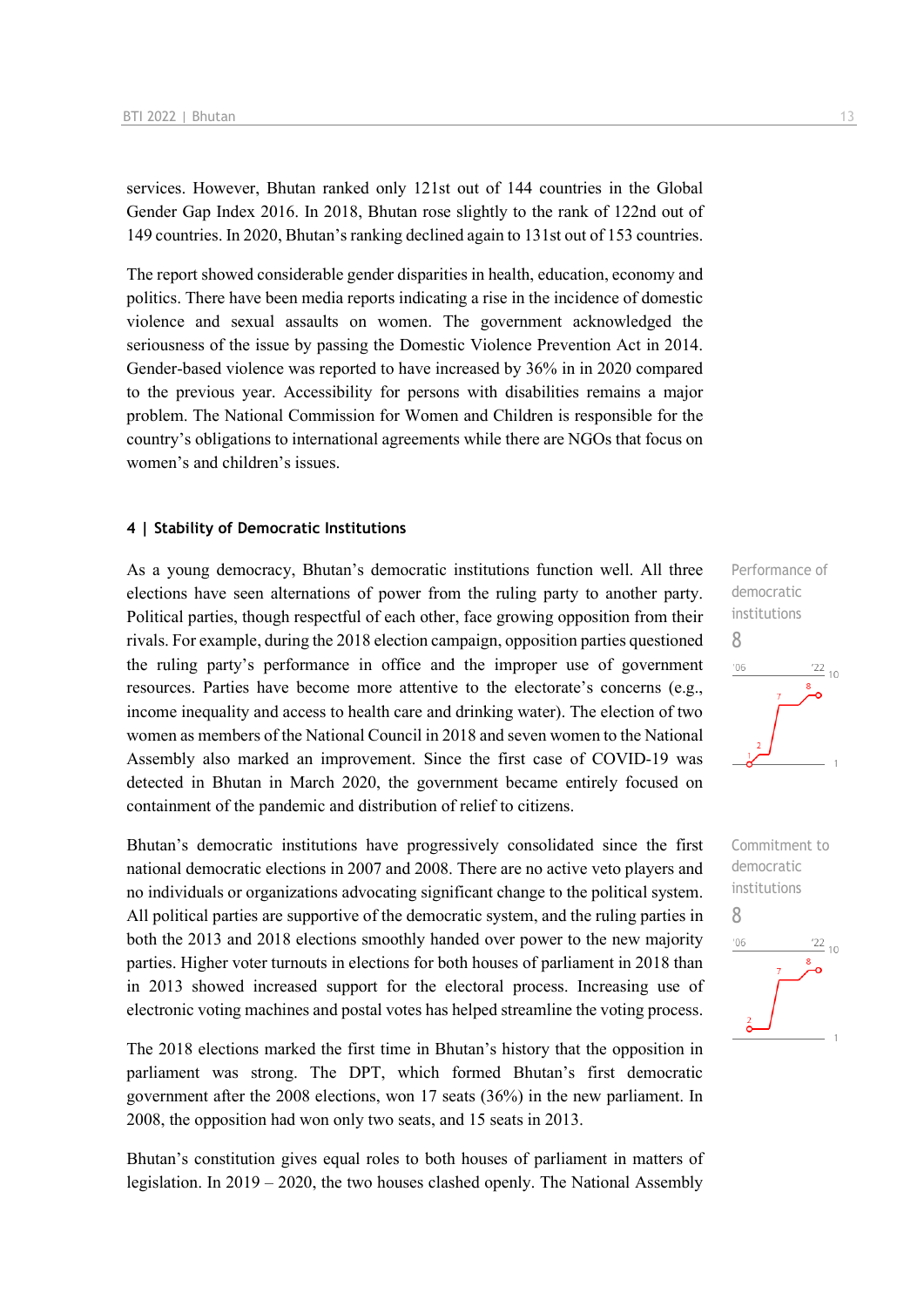has tended to overlook or ignore some legislative initiatives by the National Council. For example, in January 2020, the National Assembly refused even to deliberate upon the Impeachment Procedure Bill 2019, which had been passed by the National Council. The two houses also had a standoff over the Minister and Equivalent Post Holders' Entitlement Bill 2019, also passed by the National Council in summer 2019. The two houses of parliament also clashed over several other issues including the Crime Bill, pay raises for government employees and the removal of grade thresholds for class X (10th class) students to advance to higher class. The recurrence of such differences have raised some concern over the performance of parliament. Bhutan's parliament moved to the digital realm in 2020 when the Finance Committee of the National Assembly held its first public legislative hearing on the Mines and Minerals bill online.

#### **5 | Political and Social Integration**

Bhutan's party system is young, without strong links to or deep roots in society, and low ideological and programmatic polarization. Parties have small memberships, which ranged from 142 to 799 members for those in the 2013 National Assembly election. In the 2018 election cycle, the four political parties that participated in the primary round reported higher memberships. The newly established DNT, which has formed the new government, reported over 11,000 members. The other three parties ranged from 1,275 to 5,520 members.

In 2018, the DNT won a majority in the National Assembly elections, beating both the ruling and opposition parties of the previous parliament. As the general round of National Assembly elections is between the top two parties, the runner-up party is recognized as the only opposition party in parliament, making other parties that participated in the primary round largely irrelevant in the governing process.

The policy platforms of parties have differed little as the Election Commission ensures that parties follow the principle that "national interest prevails over all other interests" and demonstrate that they are promoting national unity. Three members of the Election Commission, including the chief election commissioner, are appointed by the king from a list recommended by leaders of the legislature and the chief justice of Bhutan. They must also be seen to be pursuing the national development philosophy of Gross National Happiness. Party platforms have been distinguishable only by differences in the strategies highlighted to achieve Gross National Happiness and varying emphasis on particular elements of it; this was true also in the 2018 elections. However, with the center-left DNT taking power, political parties have begun highlighting popular agendas and voters are seen to be expecting more from them.

Political parties receive limited funding for each candidate from the Election Commission (\$2,167 in 2013) and from members' contributions with a ceiling of

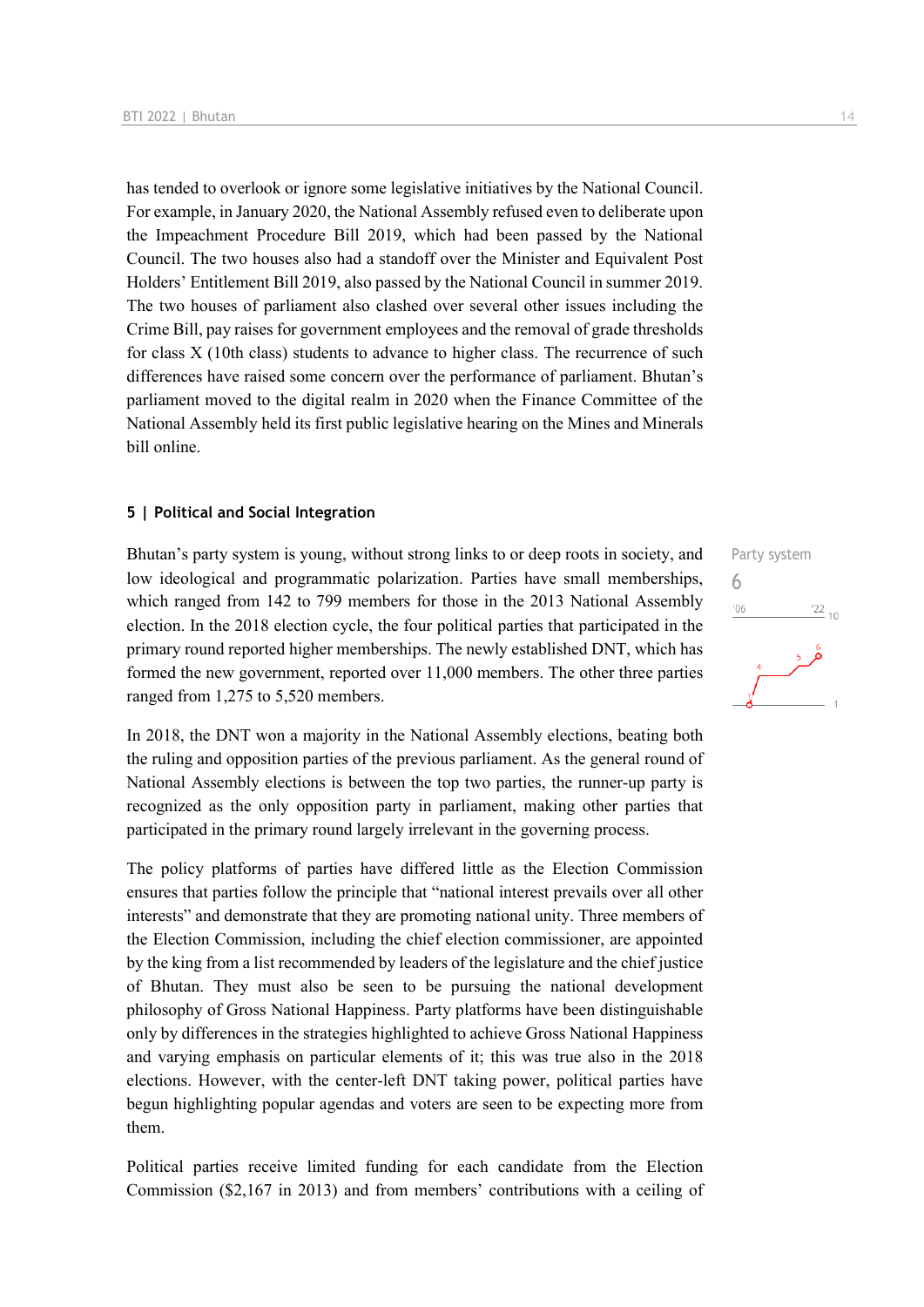\$8,333 in 2013. The amount remained the same in the 2018 elections. Political parties contest seats only in the National Assembly. The National Council elections are nonpartisan and political parties are also banned from participating in local-level elections.

There are few interest groups in Bhutan and they are of marginal importance in a country where the state has such a commanding presence. Currently, there are 41 public benefit organizations and 11 mutual benefit organizations. There is some influence from business organizations such as the Bhutan Chamber of Commerce and Industry and especially the Association of Bhutanese Tour Operators. However, the private sector is yet to emerge as an influential player. NGOs have been developing but remain few in number and focused on the environment, as well as on women and children's affairs. Some NGOs, such as the National Women's Association of Bhutan and the Royal Society for the Protection of Nature, receive royal patronage. There are no trade unions.

Opinion poll survey data is very limited. In the 2010 Gross National Happiness survey conducted by the Center for Bhutan and GNH studies, 92% of respondents indicated an intention to vote in the next election, which survey reporters interpreted as a commitment to democracy. It may equally indicate a recognition of civic duty. A national human development report, "Ten Years of Democracy in Bhutan," launched in March 2019 by the prime minister, Lotay Tshering, and the U.N. Under-Secretary-General, reported on the results from a survey. It showed that more than 80% of Bhutanese enjoyed their right to express their views, and 75% reported being able to enjoy their constitutional rights.

Compared to 2013, voter turnout was higher in both the National Council and National Assembly elections in 2018. In April 2018, 54.3% of registered voters cast their ballots in the National Council elections, an increase of nine percentage points from 2013. In the primary round of the 2018 National Assembly elections, voter turnout was 12 percentage points higher than in the previous election, at 66%, an encouraging sign of greater participation. In the general round of the National Assembly election in October 2018, voter turnout was 71.46%, an increase of five percentage points from the 66% voter turnout in 2013. These figures can be interpreted as reflecting greater awareness and support for democracy.

Traditionally, decision-making focuses on building consensus using mediation. This occurs in both the policy process and in the operation of the judiciary. The traditional acquiescence of society to the state and its acceptance of the state's legitimacy may have been transferred to the new democratic institutions as its latest manifestation. The rise of competitive political parties and elections have increased personal contacts between political leaders and the public. The rapid increase in internet penetration and access to social media in the country has also reportedly increased discussion of politics and policy matters.



Approval of democracy 7 $06'$  $\frac{22}{10}$ فرءِ  $\overline{1}$  $\frac{1}{n/a}$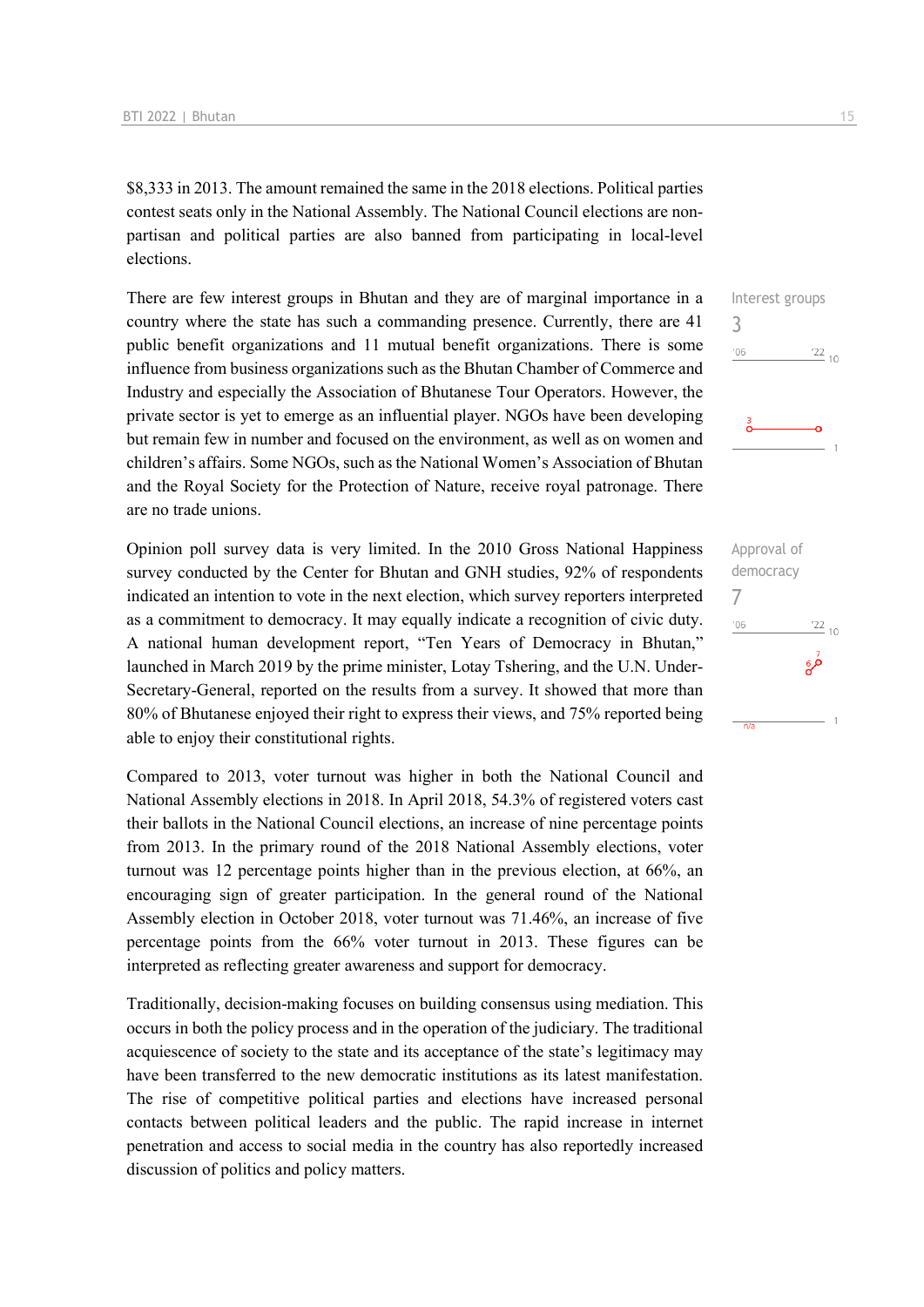The DNT government, the opposition DPT, and the king and queen of Bhutan worked closely to address the health and economic challenges posed by COVID-19, and these efforts had wide public approval. The government provided economic relief in the form of relief distributions, tax deferrals, and helping the return of Bhutanese nationals working abroad. Bhutan made noteworthy progress in digital government by moving to 82nd position from its 111th ranking in 2018 in the E-participation Index (EPI).

Traditional rural Bhutanese society had a variety of civil society organizations. These were locally based, often around Buddhist monasteries and focused on community functions such as mutual support, water management and religious festivals. Some of these survive today, although urban-rural migration and modernization have led to the disappearance of some of these organizations or at least hampered their work. Kinship networks retain their importance even in urban areas and are characterized by close interaction and the provision of help in times of crisis. However, traditional rural community solidarity has not been replaced by new autonomous organizations in urban areas. There are some NGOs and sports clubs, but modern forms of voluntary association are still few in number. The 2015 Gross National Happiness survey recorded a small but statistically significant increase in happiness since 2010, but the scores on community relationships and psychological well-being were "significantly worse." For example, in 2015, only 26% of respondents reported that they trust most of their neighbors compared to 46% in 2010. There was a corresponding rise in respondents who trusted a few of their neighbors – from 14% in 2010 to 34% in 2015.

## II. Economic Transformation

#### **6 | Level of Socioeconomic Development**

In 2018, Bhutan's improved GNI qualified the country to graduate from its "leastdeveloped country" (LDC) status according to UNCDP. The GNI threshold of threeyear average for graduation is \$1,242 per person. Bhutan also improved its Human Asset Index, another indicator of vulnerability associated with LDC status, from 45 in 2000 to close to 73 in 2018, driven mainly by an increase in gross secondary education enrollment. Bhutan's graduation date from its LDC status has been postponed to 2023, however, following the government's request for more time to prepare for this transition. Upon graduation from the LDC, Bhutan will no longer qualify for development assistance meant only for LDCs. In 2018 – 2019, the country's economy grew by only 4.4%. The forecast for 2020 – 2021, considering the country's struggle with the COVID-19 pandemic, according to the Asian Development Bank (ADB), ranged between 5.2% and 5.8%

#### **Question** Score





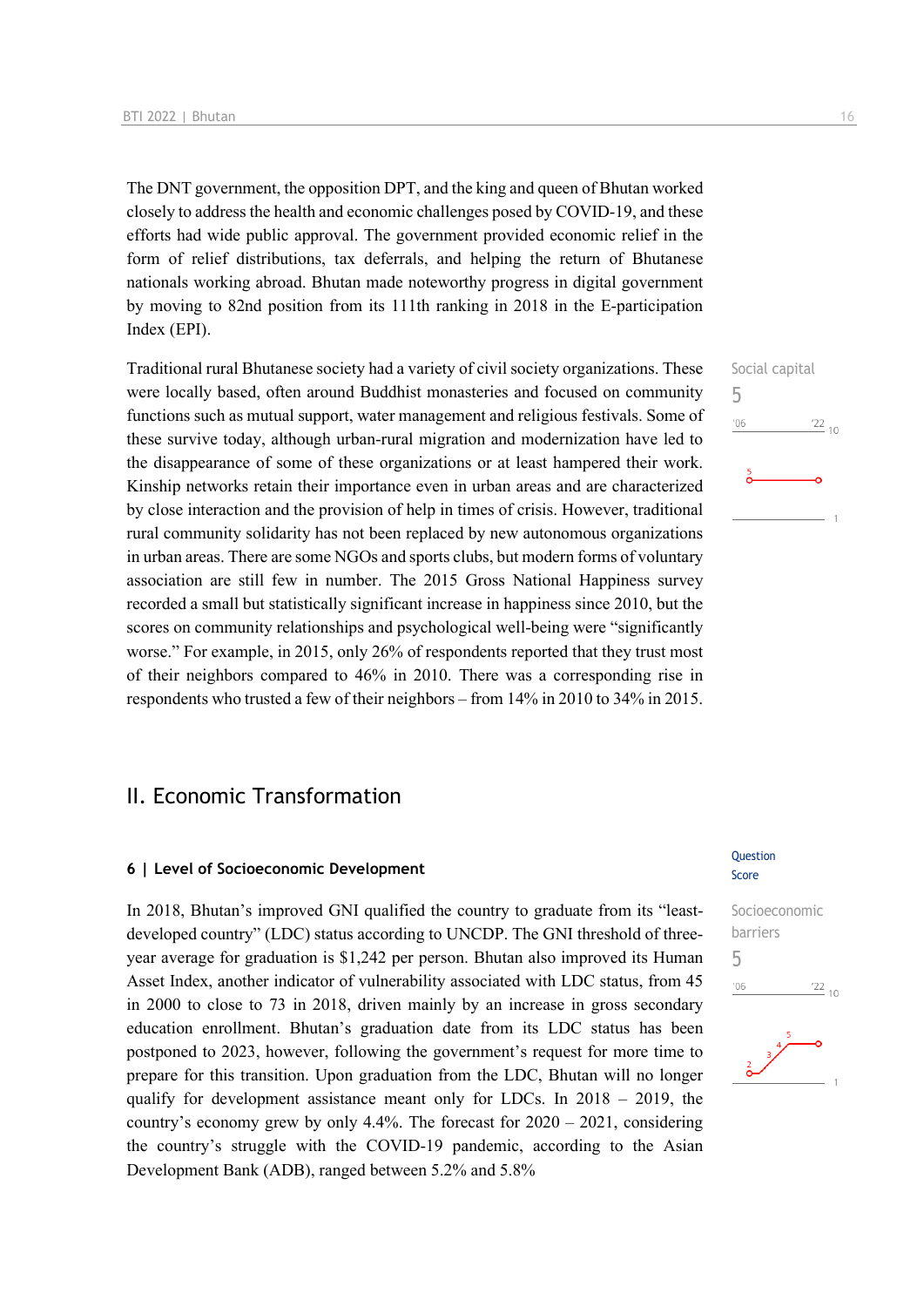Bhutan's HDI value for 2019 is 0.654, which ranks it 10th among 37 countries in the medium human development category. Bhutan also improved its ranking from 134th in 2018 to 129th out of 189 countries. This is quite a feat compared to the country's HDI value of 0.510 in 2005. Bhutan's progress results from increased life expectancy, greater number of students staying in school, and an increased per capita income. Since 2005, Bhutan's life expectancy at birth increased from 64.9 years to 71.8 years in 2019. The expected number of years of schooling almost doubled in the same period. Even though Bhutan's 2019 HDI is above the average for South Asian countries (0.641), however, when adjusted for inequality, the country's HDI falls to 0.46, a loss of 27.2%, which is above the average loss for South Asia 25.9%. In 2017 – 2018, Bhutan maintained an impressive economic growth rate of over 7.5%, making it the fastest growing economy in the developing Asia region. The growth rate for 2018 and 2019, according to the ADB, was 3.8% and 4.3% respectively. The ADB has lowered the GDP growth estimate for 2020 to 0.9%, projecting a contraction of the economy for 2021 by -3.4%. This reflects the impact of the pandemic. Bhutan's population growth rate has declined well below the replacement rate of 2.1. At this rate, Bhutan's population growth would become negative in the next seven years, a concern noted by Bhutan's government. Prime Minister Lotay Tshering attributed the drop to population control measures implemented two decades ago. According to the ADB's April 2020 outlook, 8.2% of Bhutan's 73 million population live under the national poverty line of \$1.90 purchasing power parity a day.

| <b>Economic indicators</b> |          | 2017     | 2018     | 2019     | 2020     |
|----------------------------|----------|----------|----------|----------|----------|
|                            |          |          |          |          |          |
| <b>GDP</b>                 | \$ M     | 2450.4   | 2446.9   | 2530.5   | 2409.3   |
| GDP growth                 | $\%$     | 4.7      | 3.1      | 5.5      | $-6.8$   |
| Inflation (CPI)            | $\%$     | 5.0      | 2.7      | 2.7      | 5.6      |
| Unemployment               | $\%$     | 2.4      | 2.3      | 2.3      | 3.7      |
|                            |          |          |          |          |          |
| Foreign direct investment  | % of GDP | $-0.7$   | 0.1      | 0.5      |          |
| Export growth              | $\%$     | 6.5      | 4.6      | 14.4     |          |
| Import growth              | $\%$     | $-0.9$   | 8.2      | $-6.6$   |          |
| Current account balance    | S M      | $-540.4$ | $-478.2$ | $-500.8$ | $-381.2$ |
|                            |          |          |          |          |          |
| Public debt                | % of GDP | 111.7    | 110.5    | 106.6    | 120.7    |
| External debt              | S M      | 2607.9   | 2552.0   | 2703.8   | 2869.0   |
| Total debt service         | \$M      | 82.5     | 87.3     | 61.6     | 58.3     |
|                            |          |          |          |          |          |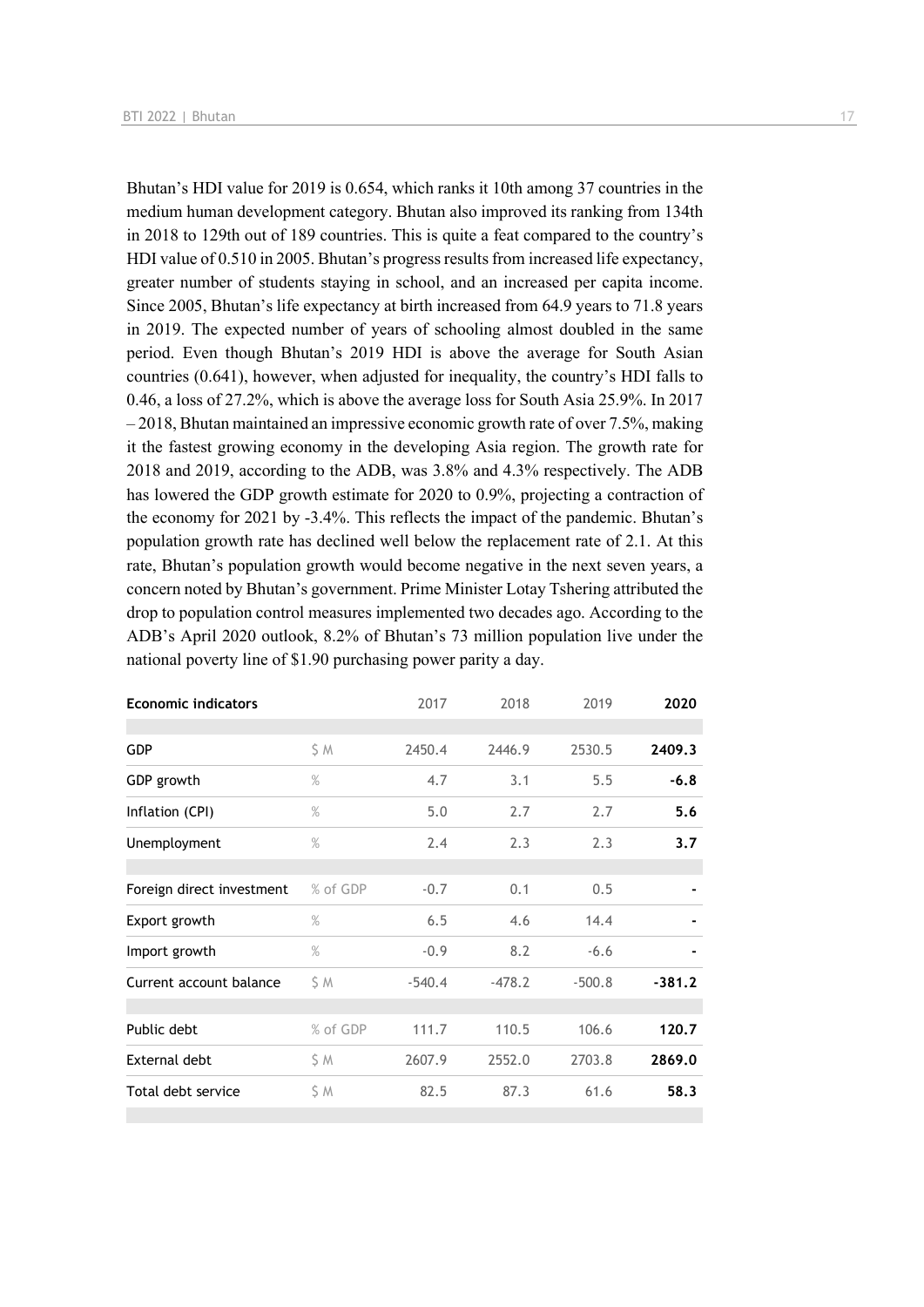| <b>Economic indicators</b> |          | 2017   | 2018   | 2019                     | 2020 |
|----------------------------|----------|--------|--------|--------------------------|------|
| Net lending/borrowing      | % of GDP | $-4.2$ | $-2.5$ |                          |      |
| Tax revenue                | % of GDP | 12.5   | 16.0   | $\overline{\phantom{a}}$ |      |
| Government consumption     | % of GDP | 16.8   | 17.1   | 18.3                     |      |
| Public education spending  | % of GDP | 7.2    | 6.9    |                          |      |
| Public health spending     | % of GDP | 2.4    | 2.4    | $\overline{\phantom{a}}$ |      |
| R&D expenditure            | % of GDP |        |        |                          |      |
| Military expenditure       | % of GDP | ٠      | ٠      | ٠                        |      |

Sources (as of December 2021): The World Bank, World Development Indicators | International Monetary Fund (IMF), World Economic Outlook | Stockholm International Peace Research Institute (SIPRI), Military Expenditure Database.

#### **7 | Organization of the Market and Competition**

In Bhutan's economy, the state plays a major role through SOEs that contribute 50% of the tax revenue. Hydropower accounts for 85% of that revenue. The SOEs, including Druk Holding, provide employment for about 12,600 people, of whom about 3,600 are in finance ministry-owned SOEs. There is government involvement in pricing in such items as gasoline, bus fares, propane and even meat. There are few large private companies and a small, unregulated commercial informal sector. Generally, market access and demand for Bhutan's goods and services are rather favorable due to the country's completely open access to the Indian market as part of one of the most liberal trade agreements in the world. However, market-based competition is still at a rudimentary level in a very small economy.

The informal sector dominates the economy, with only 23.1% of employment categorized as "regular paid" in the Labor Force Survey Report 2015. In 2016, the World Bank estimated Bhutan's informal sector employed 80% of the work force. According to the Labor Force Survey Report 2019, agriculture remains the principal source of income and employment for the majority of the population, employing 51.1% of the active work force. Yet, in 2018, agriculture accounted for only 16% of GDP. There is still a strong subsistence character to much of agricultural production. The service sector in 2018 employed 34.9% of the workforce, followed by industry, employing 14%. Bhutan has continued to introduce regulatory reforms to improve the business environment and access to foreign finance for the private sector. In the "starting a business" category of the World Bank's Doing Business report 2019, Bhutan ranked 91 out of 190 countries. Since 2013, the time it takes to start a business has been cut by two-thirds. Starting a business takes 12 days and eight procedures with a cost of 3.5% of GNI per capita. The shortage of Indian rupees is the main hurdle for businesses. With the passage of the Mines and Mineral Act 2020, the

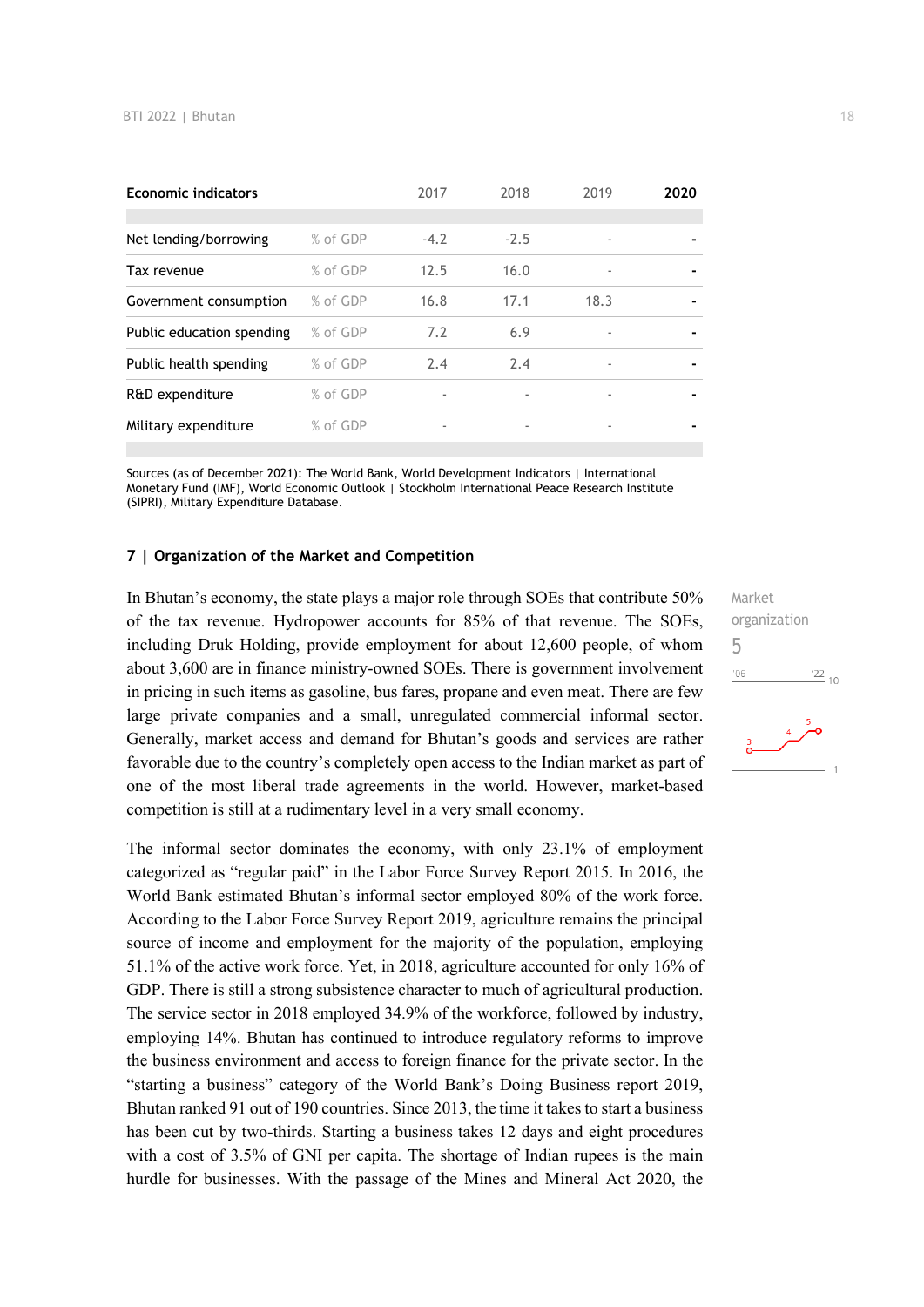government has reaffirmed the principal role of SOEs, as the act gives the government-appointed Mining Regulatory Authority sole control over the sector. In 2019, the State Mining Corporation Ltd earned BTN 1.43 billion, realizing a 108% dividend from its coal and gypsum mines.

With the absence of a significant private sector, the state has founded a number of enterprises. Some of these have been privatized and others corporatized. A substantial SOE sector remains, presiding over some monopolies such as television, electricity, sand, timber, and postal services. There is a limited number of large private sector corporations. There are no laws on anti-competitive practices, monopolies and cartels but the Consumer Protection Act was passed in 2012. It sets out the rights and responsibilities of consumers and is administered by the Office of Consumer Protection. There appears to be low awareness of the act and there are reports of goods being sold above the maximum retail price. Nevertheless, the act has given a slight boost to competition in the economy.

Private sector organizations feel that there is still no level playing field. In 2015, instead of a competition law the government of Bhutan decided to adopt the National Competition Policy (NPC). The decision was taken after a careful evaluation of enforcement capacity under the active assistance of UNCTAD. The NPC was drafted to create fair competition, prevent business monopolies, and encourage small- and medium-sized enterprises via the prerequisite for the government to conduct an impact assessment for new legislation with regard to competition, and existing laws and practices. Infrastructural facilities and public services are explicitly excluded from the rules of the NPC. The Mines and Minerals Act 2020 gives a monopoly to a government-owned authority over exploration and marketing of mines and minerals. Bhutan has moved up slightly in the World Economic Forum's Global Competitiveness Index. It was ranked 97th out of 138 economies in 2016 – 2017. In the 2018 Competitiveness Index, Bhutan ranked 82 out of 140 countries. Among its South Asian counterparts, Bhutan ranked second behind India.

Bhutan has made modest efforts to promote trade liberalization. It enjoys observer status in the WTO. In 2017, the government decided not to join the WTO at this time, echoing its decision in 2009. The impact of WTO membership on Bhutan's Gross National Happiness (GNH) program and doubts about Bhutan's ability to benefit from WTO membership are two major concerns. Bhutan lacks internationally competitive economic firms. WTO membership could lead to more imports and deficits. Bhutan is a founding member of the South Asian Preferential Trade Area (SAPTA), the South Asia Free Trade Association (SAFTA) and a member of the Bay of Bengal Initiative for Multi-Sectoral Technology and Economic Cooperation (BIMSTEC). Bhutan has yet to join the land transport agreement known as the Bangladesh, Bhutan, India and Nepal (BBIN) Motor Vehicle Agreement. On the bilateral front, Bhutan has a free trade agreement with India, a preferential trade agreement with Bangladesh and a trade and cooperation agreement with Thailand.

Competition policy 3  $'06$  $\frac{22}{10}$ 

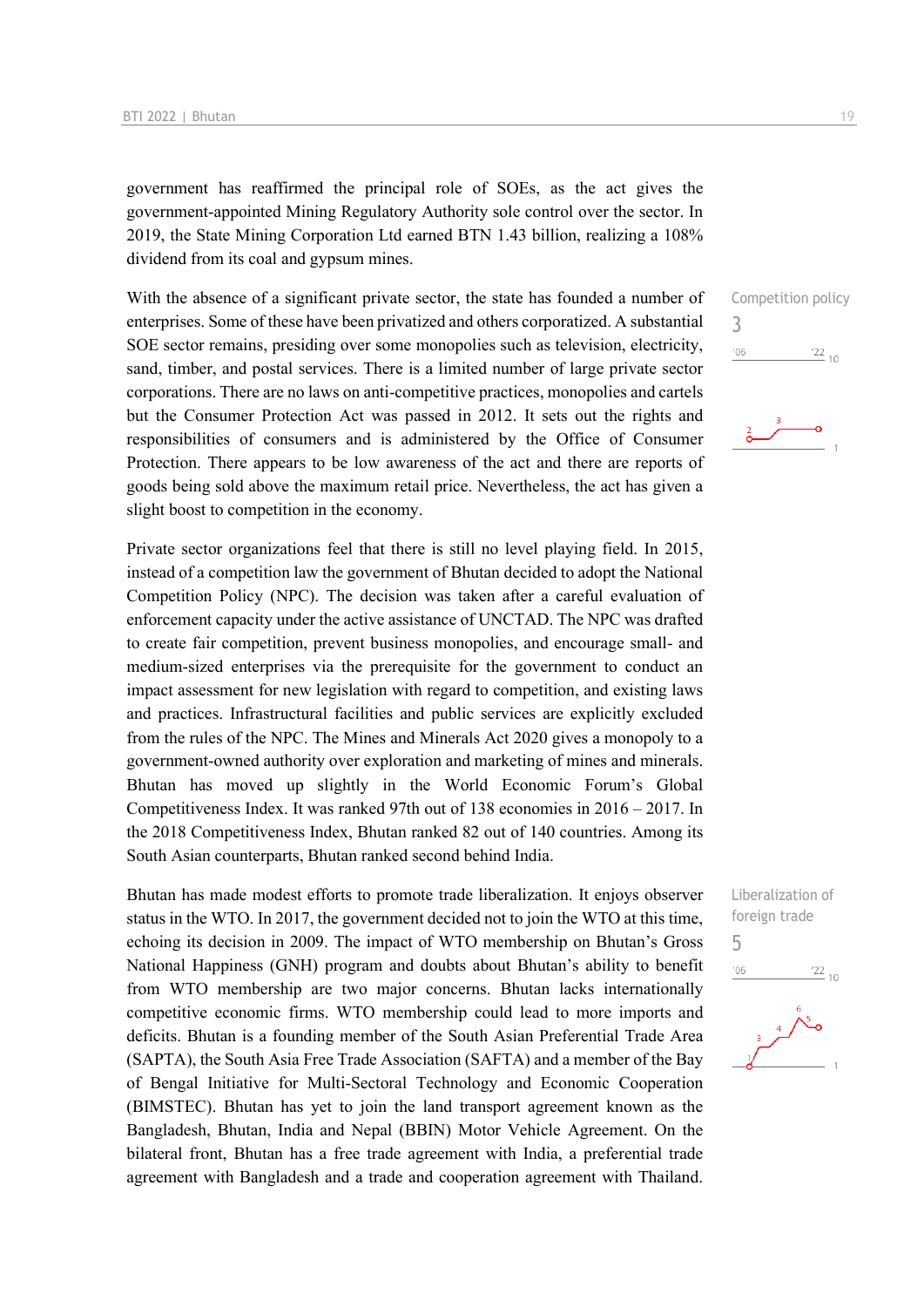Bhutan's effective tariff rate is "very low." In 2015, the average tariff rate was 2.82 but it rose to 4.13 in 2019. This situation is reflected in the World Bank's "trading across borders" ranking of Bhutan at 26 out of 190 countries. Bhutan scores low on the Logistics Performance Index, ranked 135 out of 160 countries in 2016. The landlocked situation of Bhutan creates difficulties shared by comparable Asian countries such as Nepal and Mongolia, but Bhutan has the added issue that it has no direct cross-border trade link with its northern neighbor, China. The bulk of Bhutan's imports and exports are from countries with which Bhutan enjoys free trade or preferential trade, notably India, which accounts for over 80% of Bhutan's trade.

Foreign investments receive the same treatment as similar domestic investments. Foreign ownership is allowed in education services (except technical and vocational institutions), private health care, five-star hotels, infrastructure, research and development, head office services and information technologies. Up to 51% foreign ownership is allowed in the financial services industry, while up to 74% foreign ownership is allowed in all other activities. Exceptions to this liberal policy include media and broadcasting, the distribution of services in wholesale, retail and micro trade, as well as mining and the sale of minerals in primary or raw form. The country has difficulty attracting foreign direct investment (FDI) to its landlocked nature, small domestic market, distance to global and regional markets, weak economies of scale, narrow economic base and vulnerability to natural disasters. Also, the government seeks to keep the amount of FDI flow below the GDP of Bhutan. Prime Minister Lyonchhen has expressed fear that should FDI of over BTN 100 billion be invested in Bhutan, it would distress the economy. Local businesses report difficulties in gaining access to finance. There was some modest liberalization of foreign direct investment rules in 2014, but entry and exit barriers to domestic markets remain especially high for foreign companies.

Until 2010, state banks held a monopoly in Bhutan. There are now five banks including four commercial banks and the Bhutan Development Bank, which is concerned with financing rural development. Financial market development has improved markedly in recent times according to the World Economic Forum, from a rank of 111 out of 144 economies in  $2014 - 2015$  to 79 in  $2016 - 2017$ . The banking sector has been advancing "steadily" according to the ADB. There have been high rates of credit growth in recent years and an increase in non-performing loans, especially after the government enforced restrictions on Indian rupee credits in 2012. This led to the ratio of bank non-performing loans to total gross loans to rise from 3.9% in 2011 to 11.38% in 2016. According to the World Bank, as of March 2018, the gross non-performing loan ratio was 14.6%, two percentage points higher than a year before, which in turn lowered the profits of financial institutions. However, the assets of banks have increased by a greater amount. According to the World Bank, the bank capital to assets ratio was 17.8% in 2015. Access to financing has been consistently identified as the biggest problem for small and medium enterprises in surveys by the World Bank and the World Economic Forum. Most lending is



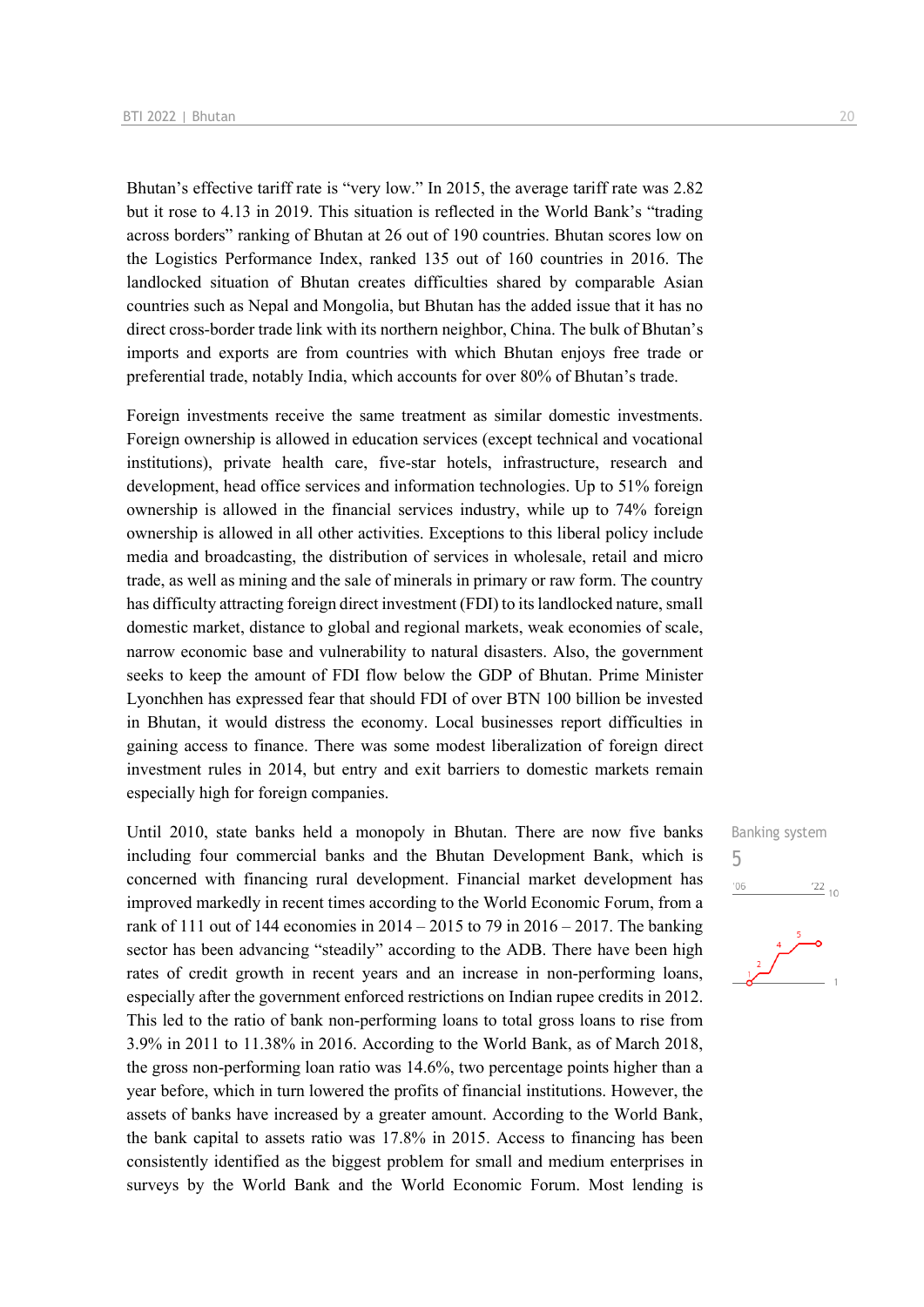collateral-based, requiring up to 2.5 times the value of the loan in such items as land, equipment or personal assets. Such requirements are the highest among SAARC countries and among the highest in the world. Loan rates were cut in 2016 following recommendations of the World Bank's Financial Development Action Plan. In order to ease access to Indian rupees, in August 2019, Bhutan began the first phase of making RuPay payment cards available to Bhutanese. In the second phase, Bhutan's banks are expected to issue RuPay cards to Bhutanese citizens allowing them to access the RuPay network in India.

#### **8 | Monetary and fiscal stability**

The Bhutanese currency, the ngultrum (BTN), is pegged to the Indian rupee (INR) with one BTN equal to one INR. This makes Bhutan vulnerable to shifts in the Indian economy, especially the rate of inflation, which is directly impacted by the rate of inflation in India. Inflation in 2012 was the highest ever at 10.32%. The shortage of Indian rupees resulted in temporary bans on certain imports such as cars and the scarcity of some goods such as building materials.

Since 2012, inflation has dropped steadily to reach its lowest level ever at 3.22% in 2016. Inflation was at 3.6% in 2018, 2.8% in 2019 and 3.0% in 2020, according to the ADB. Inflation is projected to rise to 6.4% in 2021. The Indian rupee is recognized as legal tender in Bhutan although only for notes of up to 100 INR. The introduction of a general services tax (GST) in India has had a positive impact on lowering inflation; the GST removes all levies on goods exported out of India. In 2018, Bhutan reported an annual average inflation rate of 2.69%, the lowest inflation since the National Statistics Bureau (NSB) began tracking it 15 years ago.

The Royal Monetary Authority (RMA) is Bhutan's central bank. It is separate from the government and is empowered to regulate the availability of money and its international exchange, to promote monetary stability, to supervise and regulate banks and other financial institutions, and to promote credit and exchange conditions and a financial structure conducive to the balanced growth of the economy. In July 2020, Bhutan passed a goods and services tax (GST) act introducing a standard single rate of 7%, which would subsume sales tax and modify the excise system. The GST is a consumption-based tax and is supposed to eliminate the cascading taxation effect. Monetary stability 5 $\frac{22}{10}$  $^{\prime}06$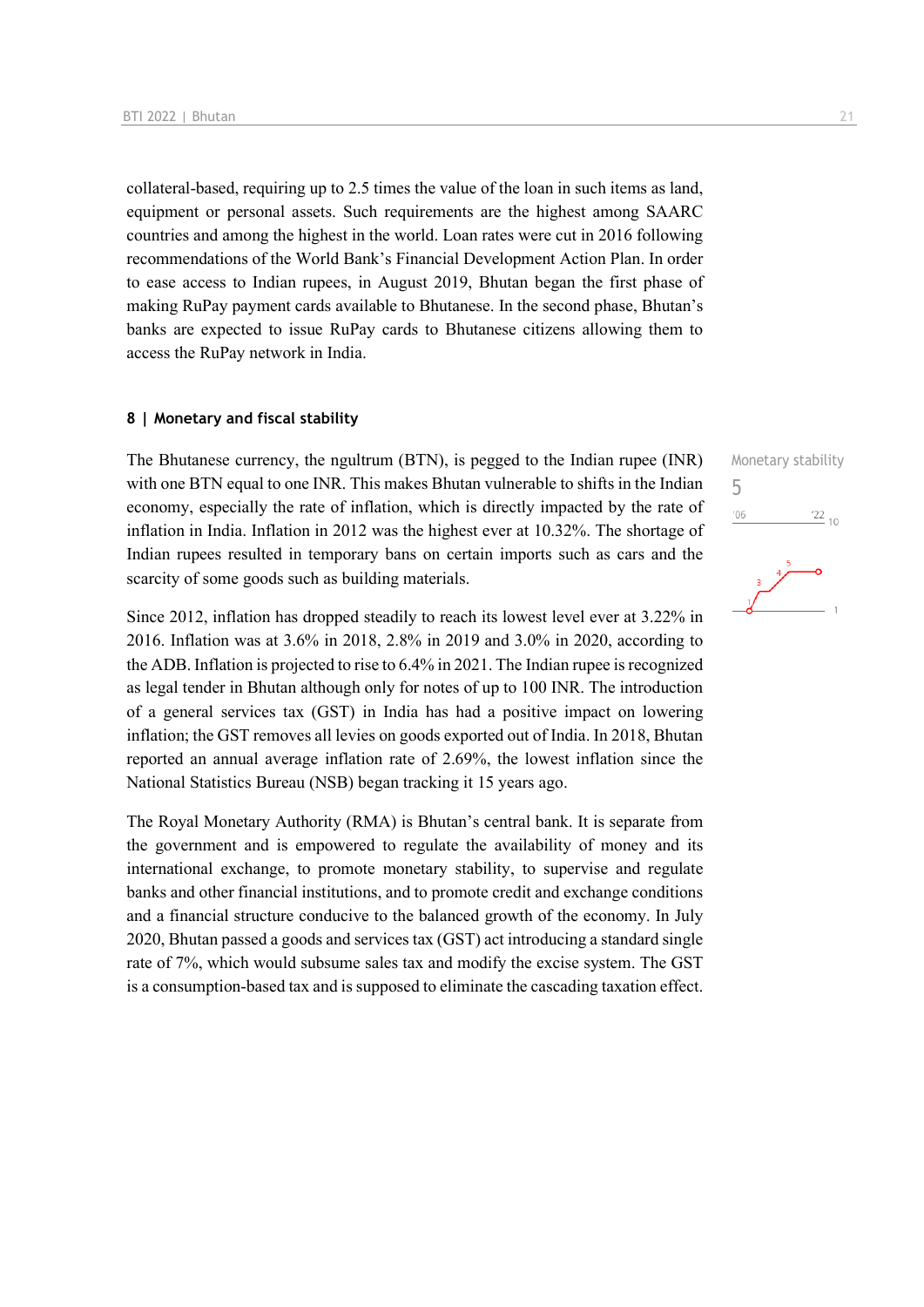According to an ADB report in April 2019, Bhutan's tax base is narrow. This will increase fiscal pressure as Bhutan prepares to graduate from LDC status in 2024. With tax revenue amounting to only 15.6% of GDP, the government is limited in its fiscal maneuverability.

Hydroelectricity is the main source of government revenue but hydropower development is capital intensive and requires both huge borrowing and long waiting times before projects generate income. To accommodate this advance expenditure, a stabilization fund was established in November 2017 to set aside at least 5% of hydropower revenue annually to smooth out budgetary volatility.

Fiscal deficit has remained an issue. In FY 2019/20, Bhutan ran a budget deficit of - 2% and -6.2% of its GDP, respectively. According to June 2020 data, the country's public debt stood at \$8.5 billion, which is slightly over 100% of its GDP. Some \$189.66 billion of public debt is external. The World Bank judged Bhutan's risk of external debt distress as "moderate" due to "unique and mitigating circumstances" that include the majority of loans for hydropower construction owed to India and the Indian government covering all financial and construction risks. India also buys Bhutan's surplus electricity. As hydropower projects come on stream, debt is expected to decline substantially to below 50% of GDP by 2026. However, this situation does constrain the fiscal space in which the government operates.

In 2019, the trade balance in current prices was recorded at a deficit of BTN 29.124 billion, 16.34% of GDP. In 2018, the trade deficit increased by 13.03%. However, according to provisional figures from the Ministry of Finance, Bhutan's trade deficit declined by 32% in the first half of 2020 compared to figures for the same period of from the previous year, when the trade deficit decreased to BTN 12.84 from BTN 19 billion. The increase in exports was driven mainly by an increase in the export of electricity to India, due to the commissioning of the Mangdechhu Hydroelectric Project in June 2019. In November 2020, Bhutan had a foreign reserve of \$1433.9 million.

In May 2020, the government had to make major changes to the 2020/21 budget to limit the impact of the COVID-19 pandemic. Individual agencies received recurrent budget allocations as block grants to allow them to utilize the fund according to their own needs and priorities. To offset the current account deficit, the government borrowed from multilateral banks and the domestic market. In September 2020, Bhutan issued its first-ever sovereign bond worth BTN 3 billion with a three-year maturity period; all the issued bonds were purchased. As of August 2019, remittances sent by Bhutanese working abroad had shrunk to half the amount received in 2018. In 2018, Bhutan had received a record BTN 3 billion in remittances. Since the launch of the money transfer platform RemitBhutan in 2016, remittances have generally increased.

 $\frac{22}{10}$ 

Fiscal stability

6

 $^{\prime}06$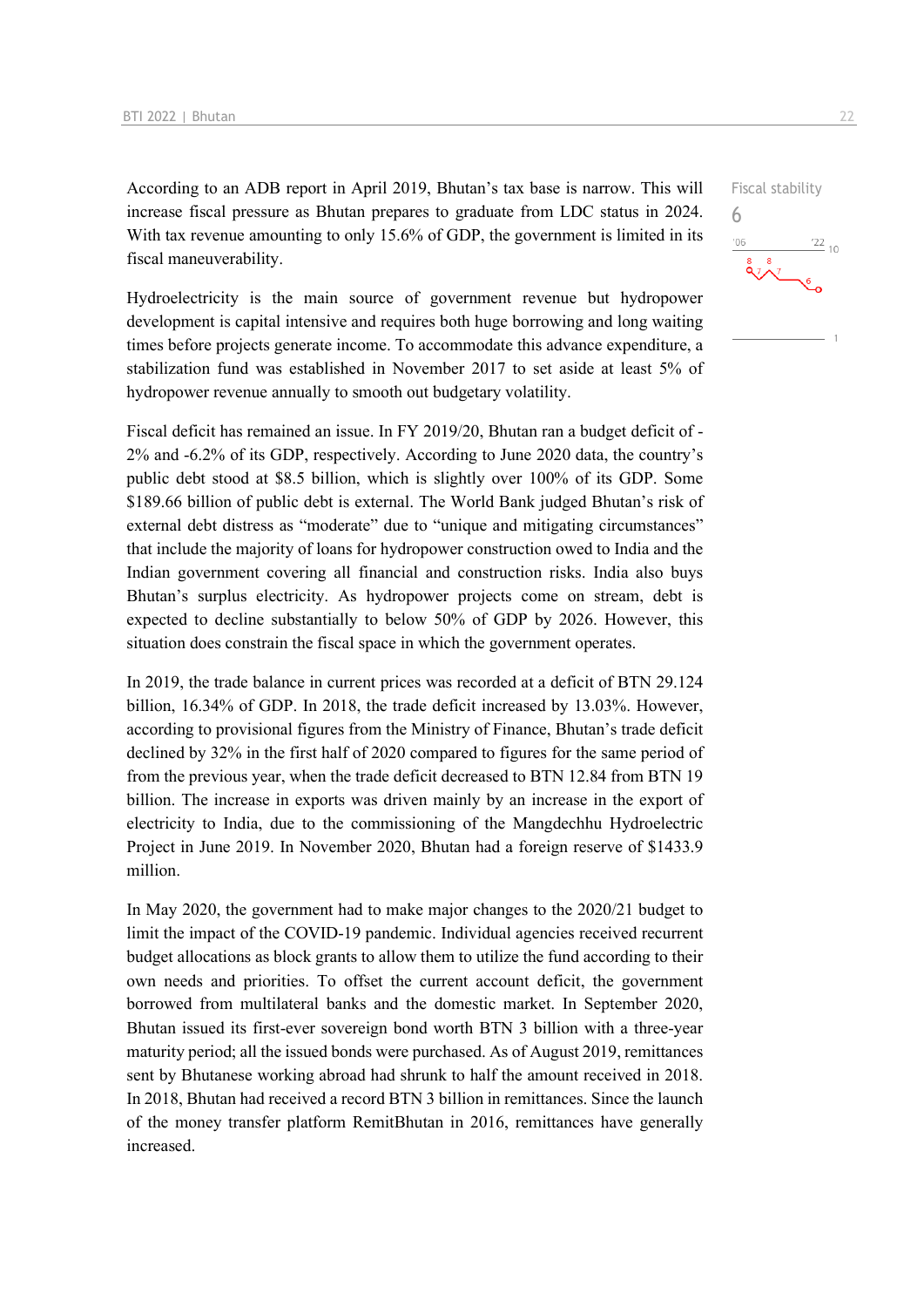By September 2020, the government had spent BTN 2.9 billion for the COVID-19 pandemic response since March 2020. The expenses occurred mainly for the purchase of COVID-19 test kits, personal protective equipment, quarantine facilities and other essential items of relief. The government revenue dropped by 14%. The government responded with a re-prioritization of 12th Five-Year Plan activities to offset COVID-19-related expenditure increases and income loss.

#### **9 | Private Property**

The constitution guarantees Bhutanese citizens the right to hold property. There are well-maintained records of land holdings and ownership. The Land Act of 2007 provides comprehensive coverage of the regulation and administration of land and is administered by the National Land Commission. There are few large landowners and foreign ownership of land is not permitted. The World Bank ranked Bhutan 51 out of 144 economies in registering property in 2016 and 2017, well above its overall doing business ranking of 73 in 2017 and 82 in 2019. Property rights are viewed as secure in all surveys and the acquisition of property is not mentioned as a problem by businesses. However, the ACC has expressed concern about possible corruption relating to land matters. The Lhotshampa, that is, people of Nepalese origin who cannot become citizens, do not enjoy these property rights.

Bhutan recognizes people's rights in relation to their intellectual property and, according to the WIPO has 24 legal texts related to the safeguarding of intellectual property. These range from the Copyright Act and Legal Deposit Act through to the Seeds Act and the Industrial Property Act. Bhutan is signatory to a large number of international treaties that WIPO identifies as governing intellectual property rights.

The state continues to play a dominant role in modernizing Bhutan. With the absence of a significant private sector, the state has founded a number of enterprises. Of the 16 SOEs under the Ministry of Finance, some have been privatized and others corporatized. The World Bank's (2019) "Bhutan Development Report – A Path to Inclusive and Sustainable Development" finds the small domestic market, sparse population and high transportation costs pose high comparative risks for private investment. Yet, Bhutan does offer some competitive advantages for private sector development, including political stability, good governance, low levels of corruption, access to electricity, an abundance of natural resources and preferential access to the huge Indian market. Bhutan released the National Intellectual Property Policy 2018, which includes a new system, called the geographical indication, to protect product designs.

In recent years, private sector competition has entered the airline industry, banking and the media, but the areas remain severely constrained. Government efforts to boost innovation in the private sector have met with low levels of success. There are about 28,000 registered businesses in Bhutan. Of these, 92% are micro-businesses; 76%



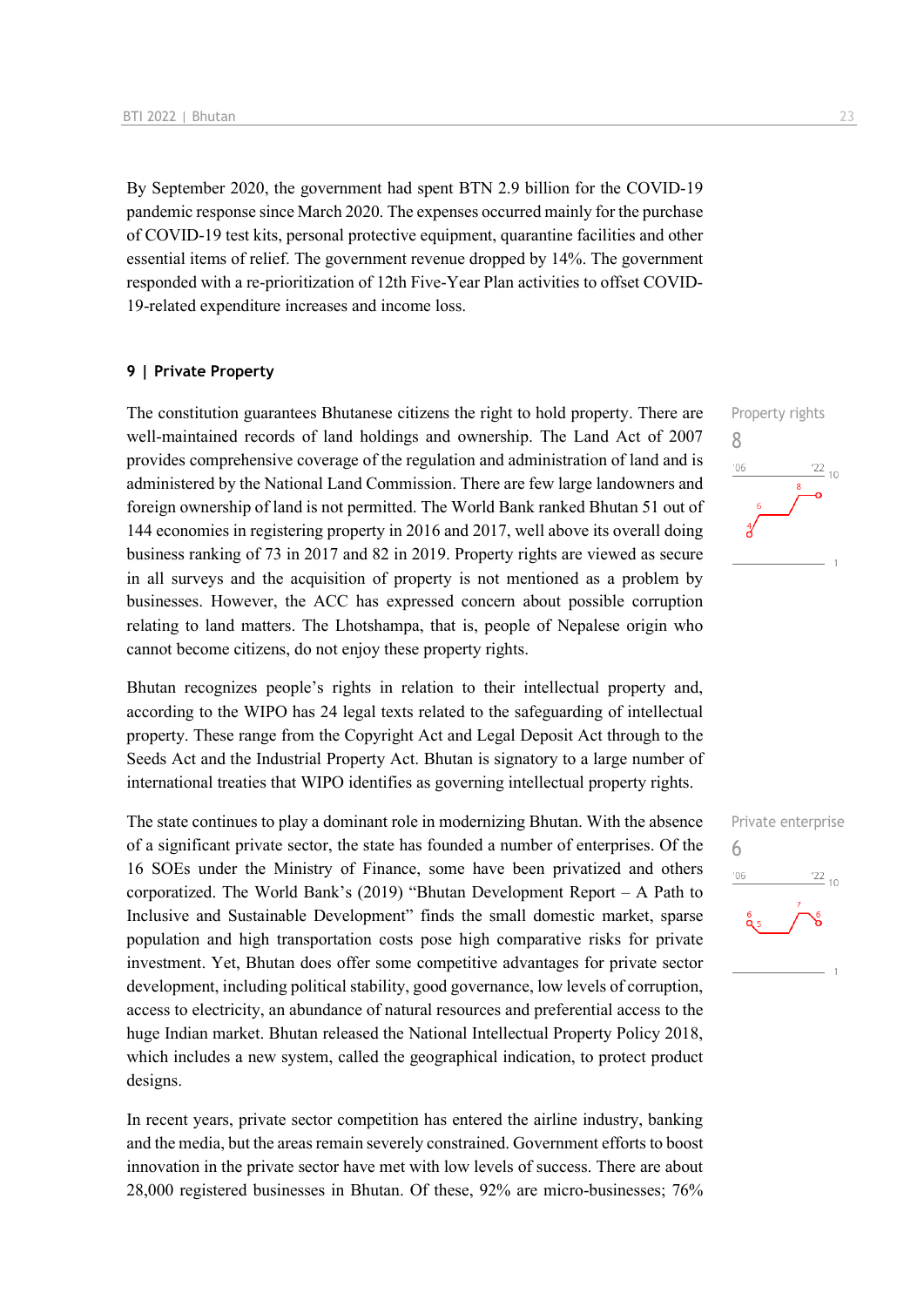employ less than five persons. These disadvantages resulted in low rankings in the global ease of doing business survey until 2012, when Bhutan was ranked 148. Due to a changed methodology and incremental regulatory reform, Bhutan climbed rapidly to 70 in 2014 and 73 in 2016. In 2019, its rank declined again to 89th. The earlier improvement in ratings, however, has yet to be reflected in increased FDI or a strong small- and medium-sized enterprise sector. Bhutan's ranking of 82 out of 140 countries in the Global Competitive Index 2017-18 shows significant improvement, but the country still remains well inside the bottom half of the rankings.

In 2019, the government formed a 10-member private sector development committee under the Ministry of Economic Affairs to help Bhutan's Chamber of Commerce and Industry to expand private sector firms' involvement in the economy. Bhutan's tourism sector, employing around 50,000 people, was the worst affected by COVID-19. The government assistance may not save many tourist sector businesses, especially high-end hotels.

#### **10 | Welfare Regime**

The state provides free education and health care to all citizens. It does not provide other welfare benefits such as social security payments, conditional cash transfers or food subsidies. Public servants, the military, employees of state-owned enterprises and some private sector employees do have access to pension programs, but the rural population and those in small-scale enterprises do not. The king gives the traditional gift of kidu (land and citizenship) to some vulnerable people on a regular basis. The most important social safety net in both rural and urban areas is the family. Obligations to look after one's kin are strong but may be weakening with urbanization. Local religious institutions may provide some assistance to individuals and communities, while NGOs and external organizations sometimes give temporary relief for some of the needy. As part of its 2018 campaign pledge to reduce the gap between rich and poor, the new government led by the DNT has promised to establish a second national referral hospital, provide free Wi-Fi, launch the Sung Joen app (a free chat app), and pay a breastfeeding allowance to mothers not entitled to paid maternity leave.

Following the detection of COVID-19 cases in March 2020, Bhutan created a national COVID-19 response fund to ease the financial stress on citizens, as well as a highlevel task force to focus on infection control, the economy and security. The RMA's remedial measures included providing working capital, waiving interest on loans and issuing micro-loans for agriculture. The Ministry of Health produced a preparedness and response document that details the health care sector's capacities in terms of surveillance, early detection, control and prevention, response and recovery. The government also provided two rounds of relief to the hardest hit segment of the population. The Druk Gyalpo's Relief Kidu, launched on April 14, 2020 to provide

Social safety nets 5 $^{\prime}06$  $\frac{22}{10}$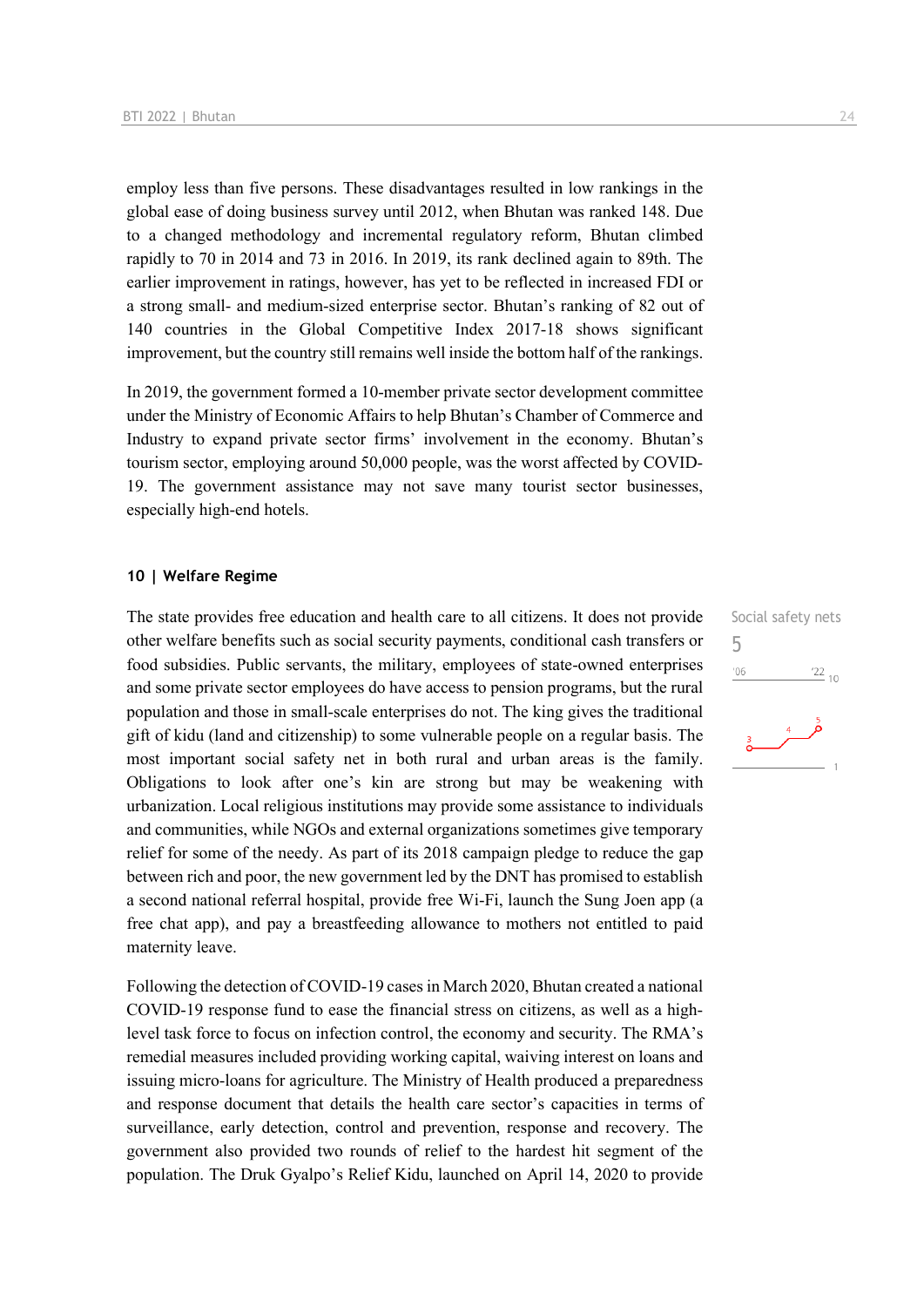income support to individuals whose livelihoods were affected by the COVID-19 pandemic, has granted BTN 1.4 billion to 34,384 individuals so far (including a child support kidu of BTN 50.2 million). The Relief Kidu will continue for three months, from January to March 2021, and will grant BTN 10,000 and BTN 7,000 as full and partial payments, respectively.

Despite the nationwide lockdown, Bhutan's Ministry of Health maintained medical services in all its health centers in critical areas of maternity care and childcare, immunization, reproductive health, emergencies, care for vulnerable populations, including persons with disabilities, and medication for the ongoing management of chronic diseases. Yet, problems in accessing health services remain. At least one in three children under the age of five, according to 2019 UNICEF's State of the World's Children Report on Children, Food and Nutrition, suffers from malnutrition, which includes lack of adequate nutrition, hidden hunger or excess weight.

In 2020, Bhutan fell to the 131st position in the World Economic Forum's Global Gender Gap report, a decline from its rank at 122 in the 2018 report. Leadership positions are still dominated by men. In 2013, two of the four parties contesting the primary election for the National Assembly were led by women but both parties failed to capture enough votes to participate in the general election. In 2018, a party led by a woman participated in the primary but failed to advance to the general election. In the 2013 to 2018 parliament, only four of the 47 members of the National Assembly were women and there were only two women in the 25-member National Council, with both women in the National Council appointed by the king. In the 2018 elections, seven women were elected to the National Assembly. Two women were also elected to the National Assembly. Compared to 29.6% female representation in Nepal's parliament, women comprise only 8.3% of members of parliament in Bhutan. Women occupy 36% of all public service positions but only 6% at the executive level.

Women increasingly participate in the workforce but lag behind men, with ILO estimates used by the World Bank recently (2016) putting the female participation rate at 59% (however, this is high in contrast to other Asian countries). The ILO model estimates this rate to have reached 67% in 2018. More women continue to work in agriculture than men. Women's literacy rate is 57% compared to 75% for men. The proportion of women with secondary education and in the labor force is well below the equivalent proportion of men. The gap in education is starker at secondary and higher education as the enrollment of girls in primary education is on a par with that of boys. Only 6% of women in Bhutan have attained at least a secondary-level education as compared to 13.7% of men.

Discrimination based on language and religion is common among the few minorities. The U.S. State Department's 2017 Human Rights Report on Bhutan, which cited informed sources, estimated the number of stateless families to be 1,000, mostly Nepali-speaking people in the south. Stateless persons are denied access to many state services including health care, education and employment opportunities. In 2019, Bhutan decriminalized "unnatural sex," a milestone for the LGBTQ+ community.

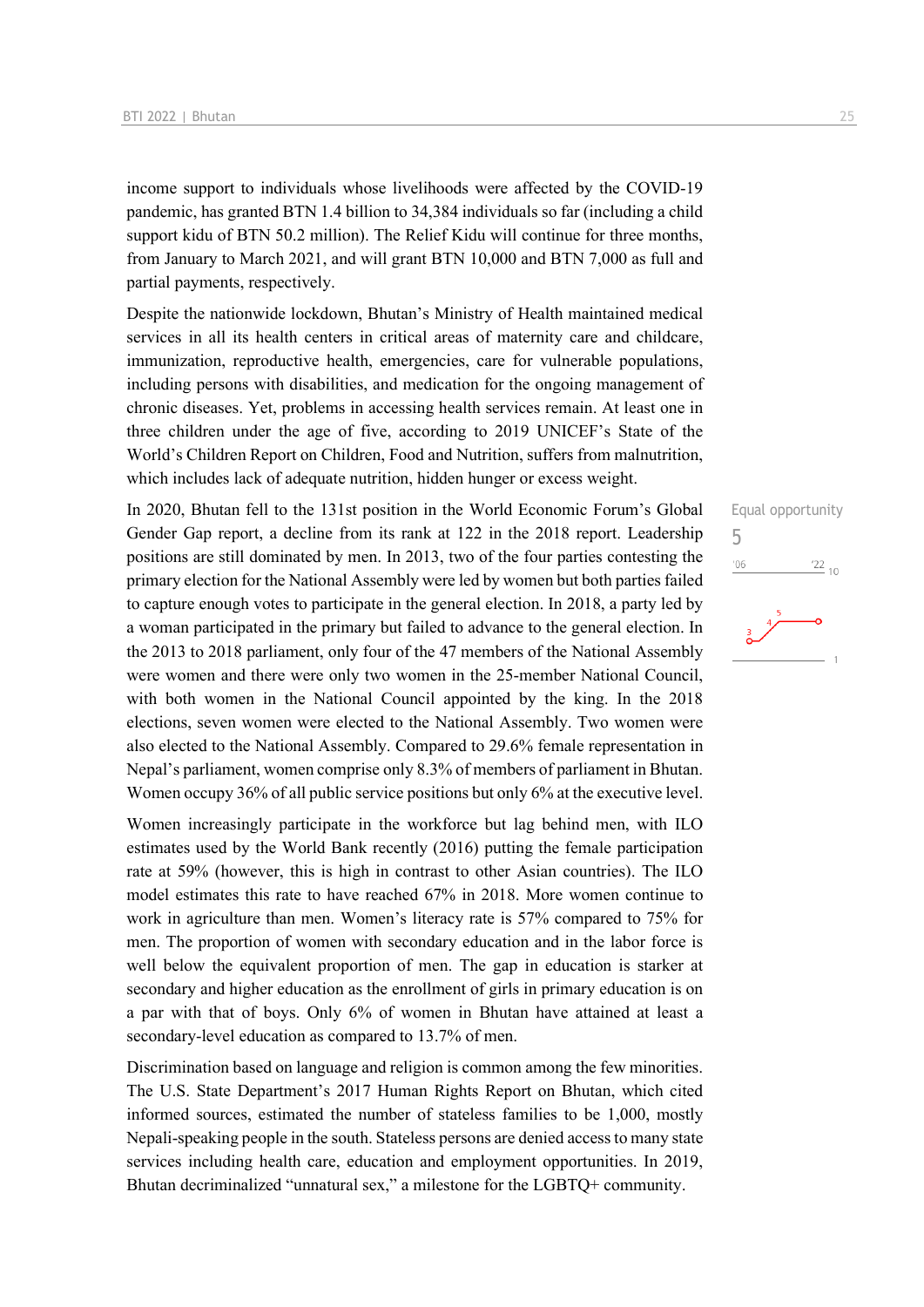#### **11 | Economic Performance**

Quantitative indicators show Bhutan's economy to be performing reasonably well. Between 2012 and 2019, Bhutan maintained an average yearly GDP growth rate of over 6%. Bhutan's GDP grew by an average of a little over 7% in 2017/18, which made it one of the fastest growing economies, according to the ADB. Growth in agriculture has been low or stagnant despite over 50% of the population depending on agriculture for their livelihoods. Foreign direct investment has been low and volatile, ranging from a peak of \$75.3 million in 2010 to \$8.3 million in 2014 to \$33.6 million (1.6% of GDP) in 2015. The economy suffered setbacks due to COVID-19 in 2019/20. The growth rate for 2018 and 2019, according to the ADB, was 3.8% and 4.3%, respectively. The ADB has lowered the GDP growth estimate for 2020 to 0.9%, projecting a contraction of the economy for 2021 of -3.4%. The estimated GDP loss in the first six months of the COVID-19 crisis in 2020 was almost BTN 5 billion. By May 2020, more than 6,500 Bhutanese had returned home from other countries due to COVID-19. Unemployment, especially youth unemployment at around 25% in 2020, remained a serious challenge.

Public debt increased from 118.1% of GDP in 2019/20 to 126.5% in 2020/21 (projected). According to the September 2020 statistical bulletin of the RMA, outstanding external debt was BTN 223,294.803 million. Most of Bhutan's external debt, 72%, is owed to India.

The government has implemented a program to attract FDI in order to build up the private sector. Most recently, the Foreign Direct Investment Policy was revised to allow small-scale production and manufacturing partnerships with foreign investors and to fast-track the approval process.

#### **12 | Sustainability**

The constitution declares that it is "a fundamental duty of every citizen to contribute to protection of the natural environment, conservation of the rich biodiversity of Bhutan and prevention of all forms of economic degradation." Bhutan ratified the 1992 U.N. Framework Convention on Climate Change (UNFCCC), the 1997 Kyoto Protocol, and the 2015 Paris Agreement. Bhutan achieved the Millennium Development Goal 7 on the environment. About 80% of its land area is covered by natural forests. Over 50% of the country is designated as protected as national parks, nature reserves or biological corridors. Starting on April 1, 2019, Bhutan began enforcing a two-decade old order banning the use or sale of plastic carry bags and doma (edible gift) wrappers. In 2019, the UNDP honored the king with a special award in recognition of his leadership, including in environmental conservation.



7

 $-06$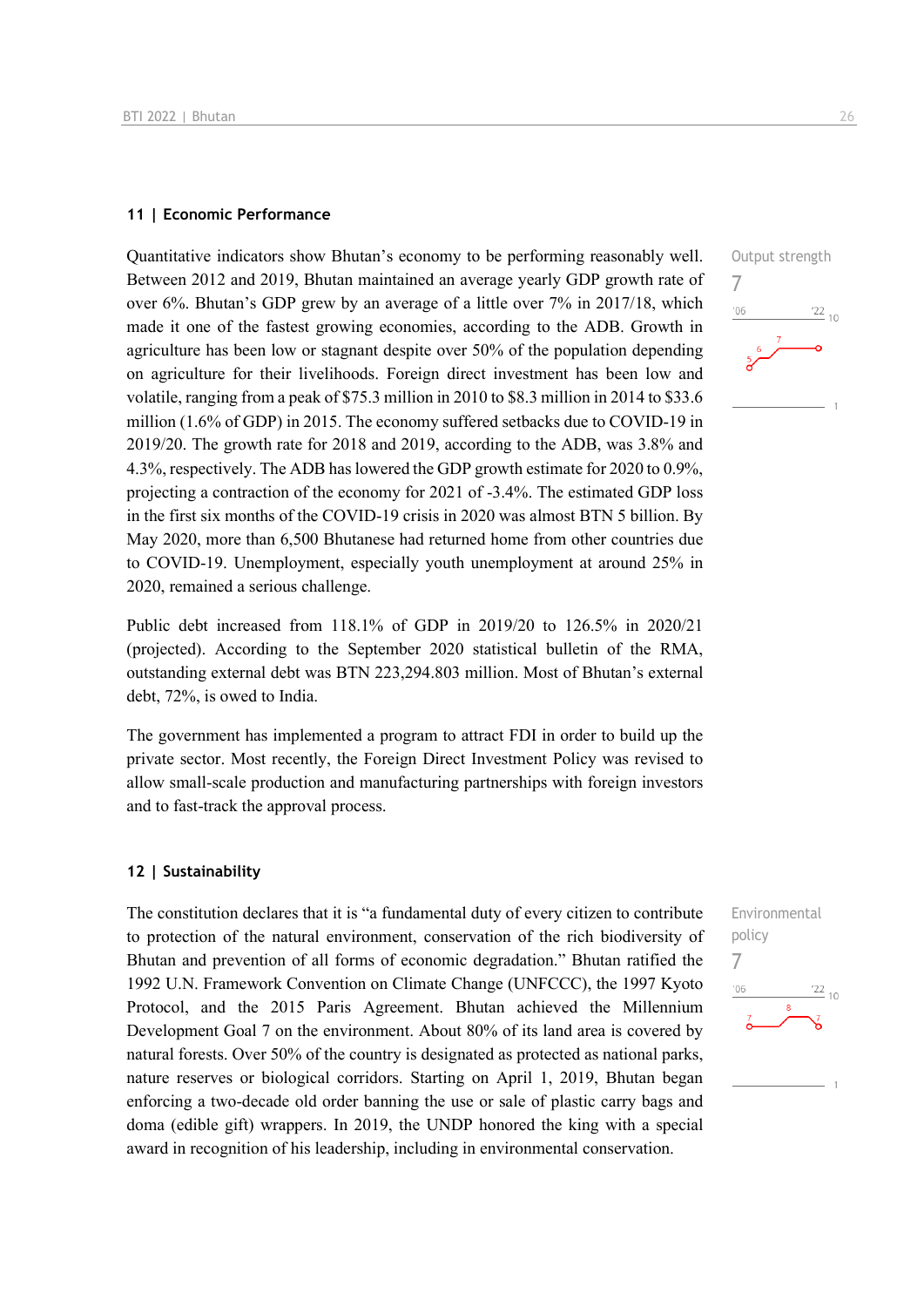However, there are serious environmental problems including solid waste disposal, impact of road construction, loss of prime agricultural land to urbanization, illegal logging, over-exploitation of non-timber forest resources, livestock in excess of the land's carrying capacity in some areas, and a growing number of vehicles. In 2020, about 65% of the households lacked access to waste collection services. Even in urban areas, one-fourth of households are without access to waste collection. The figure is as high as 85% in rural areas.

Access to water is also a serious issue. According to a report in Kuensel Online (June 2019), only 1.53% of the Thimphu residents have 11 to 18 hours of water supply, with 29% receiving less than two-hours of water a day. The government plans to implement a water flagship program supported by the EU to ease the shortage by 2021. Bhutan's water resources are also under threat. Its glacier-fed rivers, streams and lakes, the main sources of water, are melting. Bhutan is at risk for high-magnitude earthquakes. A simulation in November 2020 by EquiP-Bhutan estimates that in the worst-case earthquake scenario, at least 9,000 people could die and thousands more could be injured and displaced.

There have been considerable improvements in the availability of education. Universal primary education has been achieved and secondary education has grown considerably in recent years with the gross enrollment ratio reaching 78%. Boys and girls are equally represented at all levels of secondary education. Tertiary enrollments are also increasing but account for only 9% of the age group. Bhutan has two universities – the Royal University of Bhutan and Khesar Gyalpo University of Medical Sciences of Bhutan.

Many students attend college and university in India. In 2017, the adult literacy was 66%, up from 63% in 2012. These figures reflect the late development of mass education in the country. Among young people aged 15 to 24, the literacy was 93% in 2017. The amount spent on education was equivalent to 7.1% of GDP in 2017. Bhutan's U.N. Education Index was 0.496 for 2019.

The Bhutan Education Blueprint 2014 to 2024 identifies education as the highest priority, and seeks to enhance access, quality, equity and system efficiency. Books and equipment supply to remote areas remains a challenge and teaching is not regarded an attractive career choice, leading to a shortage of specialist teachers. In 2017 to 2018, 18% of the national budget was allocated to education. The government also introduced measures to improve education by providing greater opportunities for teacher training and more standard exams for students. In 2018, Bhutan also announced a policy to provide a laptop to every teacher in the country and to connect all schools to the internet by 2023. The policy received a special boost in 2019 – 2020 as Bhutan's was forced to offer online delivery of classes as a result of COVID-19.

On March 27, 2020, the Ministry of Education launched "Bhutan e-Learning" to provide lessons on TV for students from pre-primary through 12th grades. In November 2020, the Indian prime minister, Narendra Modi, announced a plan to

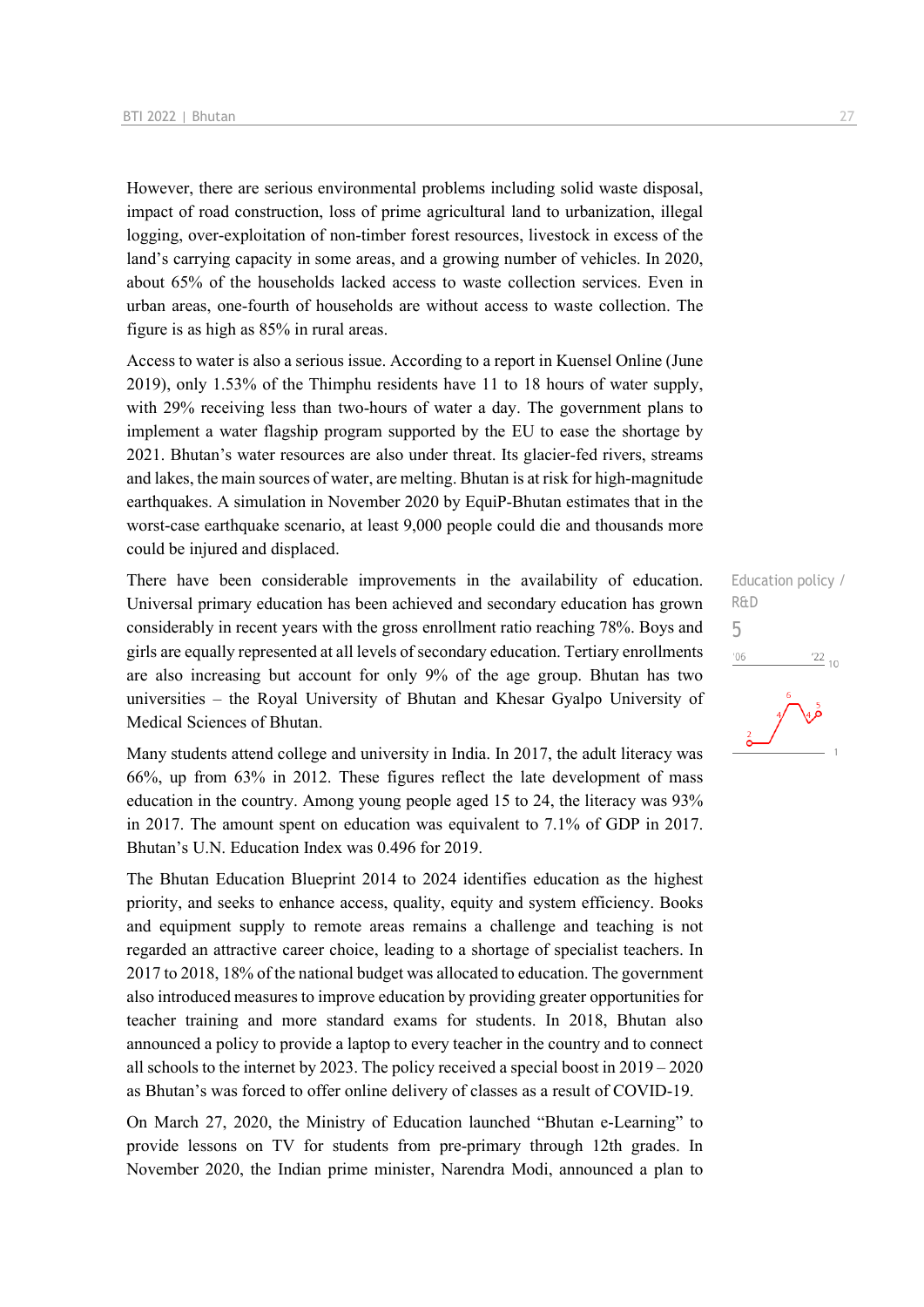launch a Bhutanese satellite into space to provide a third international internet gateway for Bhutan.

In April 2020, the country also announced the long-awaited New National Education Assessment Framework. The framework will allow for assessment of students' progress at key stages. The framework is expected to help to provide equitable, inclusive and quality education and lifelong learning opportunities. The framework will require changes to the prevailing curriculum and instruction. In February 2019, Bhutan also launched the Bridge Bhutan Project with the goal of achieving 80% adult literacy by 2024 by reaching out to illiterate adults.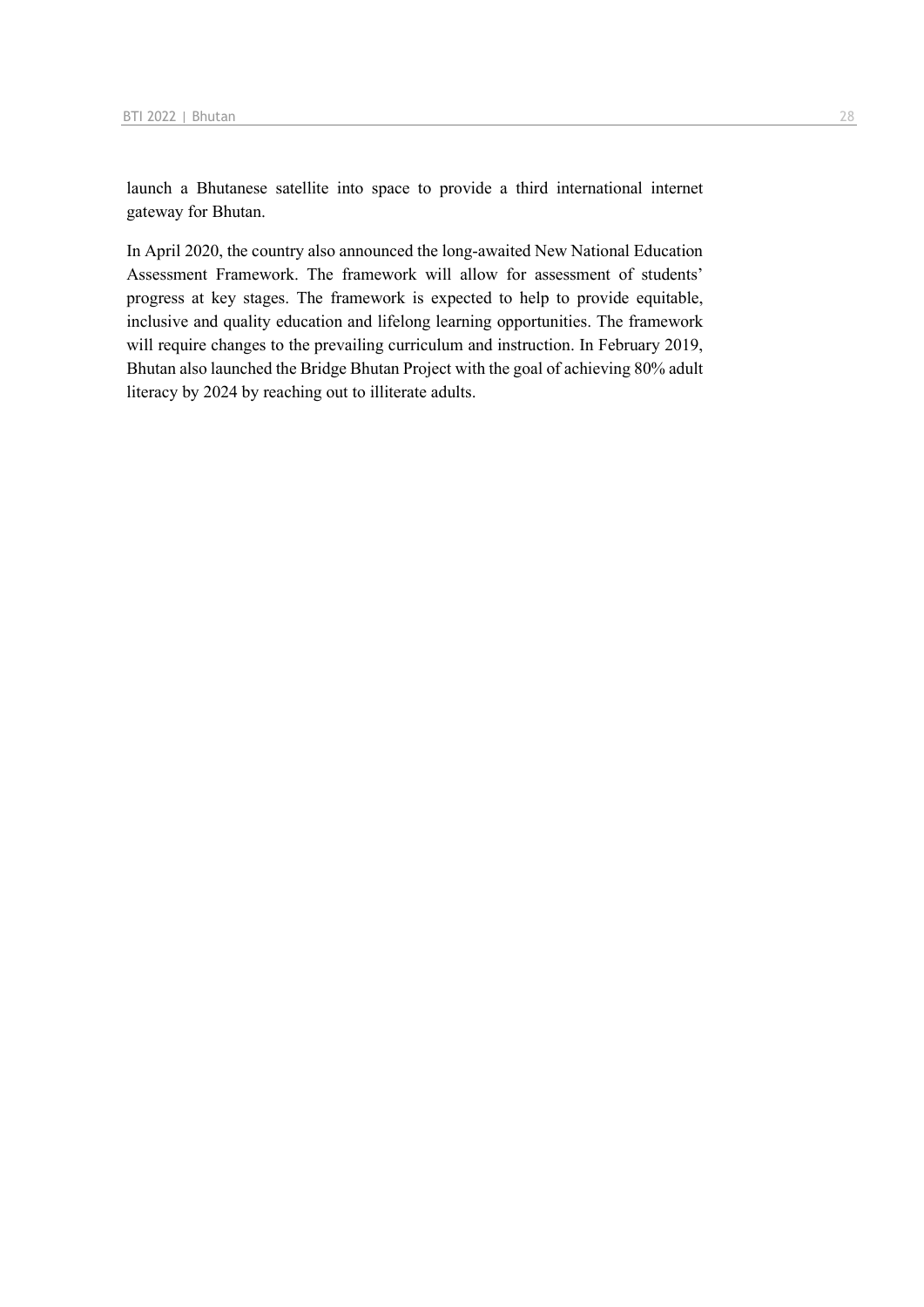## Governance

## I. Level of Difficulty

Bhutan is a landlocked country with a small market spread across a complex and largely mountainous terrain. Road infrastructure is constantly being improved and the east-west axis across the country is motorable and used by buses, trucks and private cars. However, landslides are a hazard in the rainy season, while roads can be blocked by snow in winter. Earthquakes have sometimes caused considerable damage to roads. Climate change has increased the risk of flash floods and landslides.

Domestic air services, begun only in 2012, are very limited and unaffordable to most of the population. International air services have begun to react to the increase in tourist numbers and to the number of Bhutanese traveling abroad. Until 2013, there was only the government-owned Drukair. A private airline, Tashi Air, began international operations in 2013. However, further growth of air travel is hampered by the limited capacity of the main airport in Paro. Air traffic is directed by the Indian military.

Bhutan has been successful in fighting poverty, cutting the rate from 23% in 2007 to 12% in 2012 and down to 8.2% in 2017. Poverty has been reduced in rural areas where living conditions, amenities and dietary behaviors have improved during the period of 2007 to 2017. However, many rural households subsist near the poverty line. About 30% of all households in Bhutan are headed by women who attend to responsibilities that prevent them from taking up employment opportunities. Youth unemployment is increasing (10.7% in 2015 to around 25% in 2020) as young people often lack the skills required for modern occupations. Youth unemployment for females is higher than for males.

Bhutan has historically been administered under traditional forms of civil society, where organizations took on functions such as ensuring the security of livelihood, managing water rights or preparing festivities. These organizations were based in local communities and sometimes associated with monasteries. Many still exist today but struggle under rural-urban migration and the consequent depopulation of remote areas.

Modern forms of civil society such as NGOs and professional associations are a recent development in Bhutan. They are governed by the Civil Society Organizations Authority (CSOA), which operates under the terms of the Civil Society Organizations

**Structural** constraints 6  $n<sub>6</sub>$  $^{22}$  10

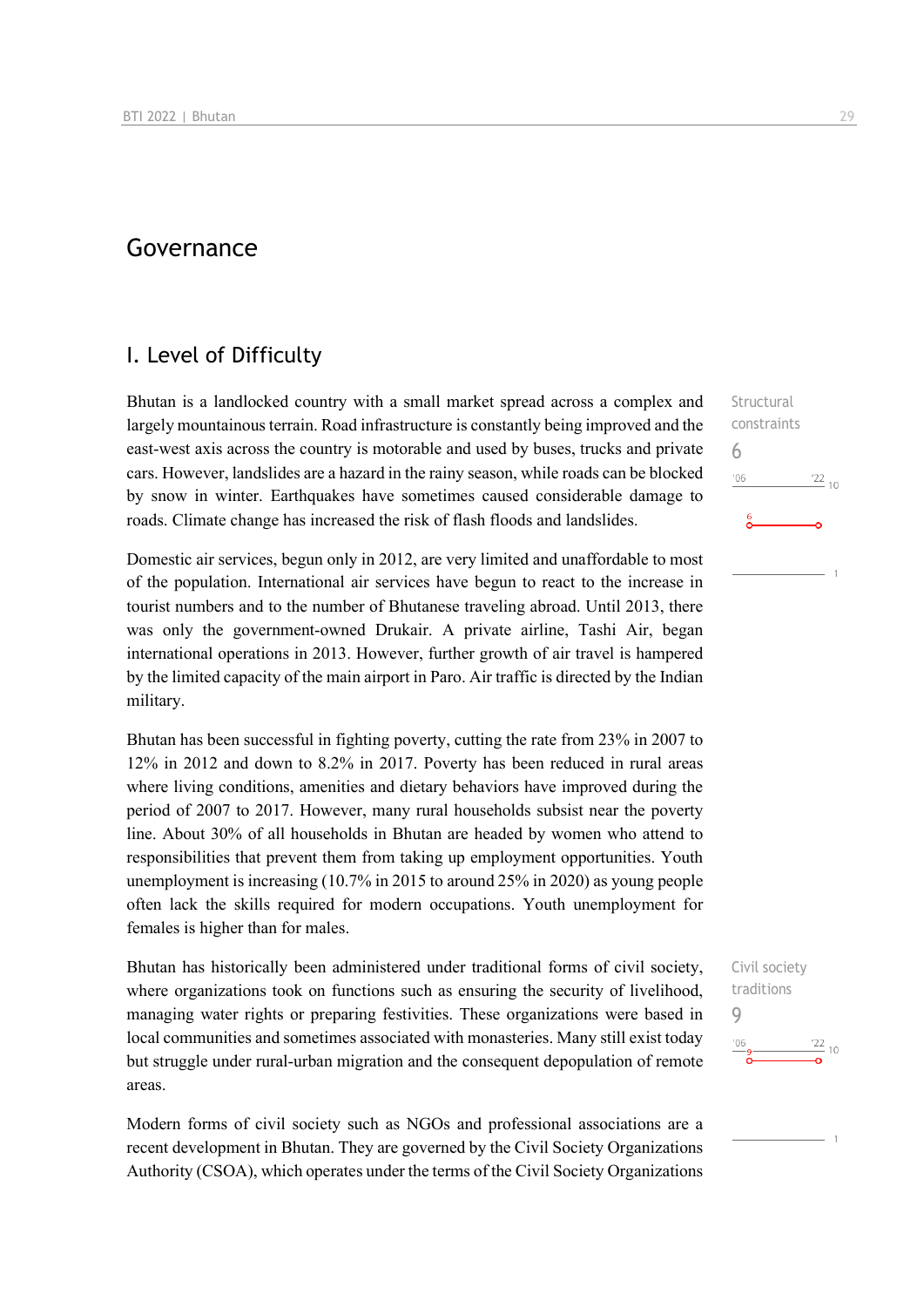Registration Act 2007. The development of modern civil society has been gradual. In 2010, the CSOA website listed ten public benefit organizations (PBOs) and one mutual benefit organization (MBO). By 2018, the number of PBOs had grown to 35. There were nine MBOs in 2018. PBOs included organizations for women, youth, the disabled, senior citizens, environment, animals, sports and health. MBOs are mainly industry-related associations operating in handicrafts or tourism.

Following the expulsion and flight of up to 100,000 Lhotshampa residents, the ethnic tensions and conflicts of the early 1990s have abated. Citizenship requirements have been clarified and appear to be widely accepted, although some Lhotshampas still only have resident status. Most of the refugees in Nepal have been resettled to third countries, and as a result their political activities and organizations have little or no effect in Bhutan. Still, the issue of minority-majority relations could lead to future tensions in Bhutan's society. There are no religious conflicts in Bhutan. Buddhism is perceived to be the religious foundation of the country, and while religious freedom is guaranteed in the constitution, missionary activity is banned and government permission is required for new religious buildings. There is no political mobilization on a class basis. Decision-making is generally consensual in nature and overt conflict is avoided. Citizens accept and expect the guidance of a strong state.

### II. Governance Performance

#### **14 | Steering Capability**

The state has a guiding philosophy of national development based around the concept of Gross National Happiness (GNH), the idea of which originated from Jigme Singye Wangchuck, the fourth king, and to which all political parties and other domestic political actors adhere. There is a long-standing utilization of five-year plans to give strategic direction to national development in the context of GNH. In 2018, Bhutan completed the 11th five-year plan (2013-2018) and began its 12th (2018-2023). The 11th five-year plan focused on strengthening institutions, systems, capacity-building and enhancing the quality of goods and services. According to the Gross National Happiness Commission (GNHC), the 12th plan will emphasize the three  $Cs$  – that is, coordination, consolidation and collaboration – to ensure that the plan achieves its goals. Due to the loss of revenue due to COVID-19 and unexpected COVID-19 related expenditures, the government had to readjust some of the 12th plan's schedule.

The increasing costs of funding the five-year plans, over BTN 300 billion for the 12th five-year plan, present a challenge to government finances. In addition, some of the outputs, most notably the growing number of educated but out-of-work young people,

#### **Ouestion** Score



 $\overline{\phantom{0}}$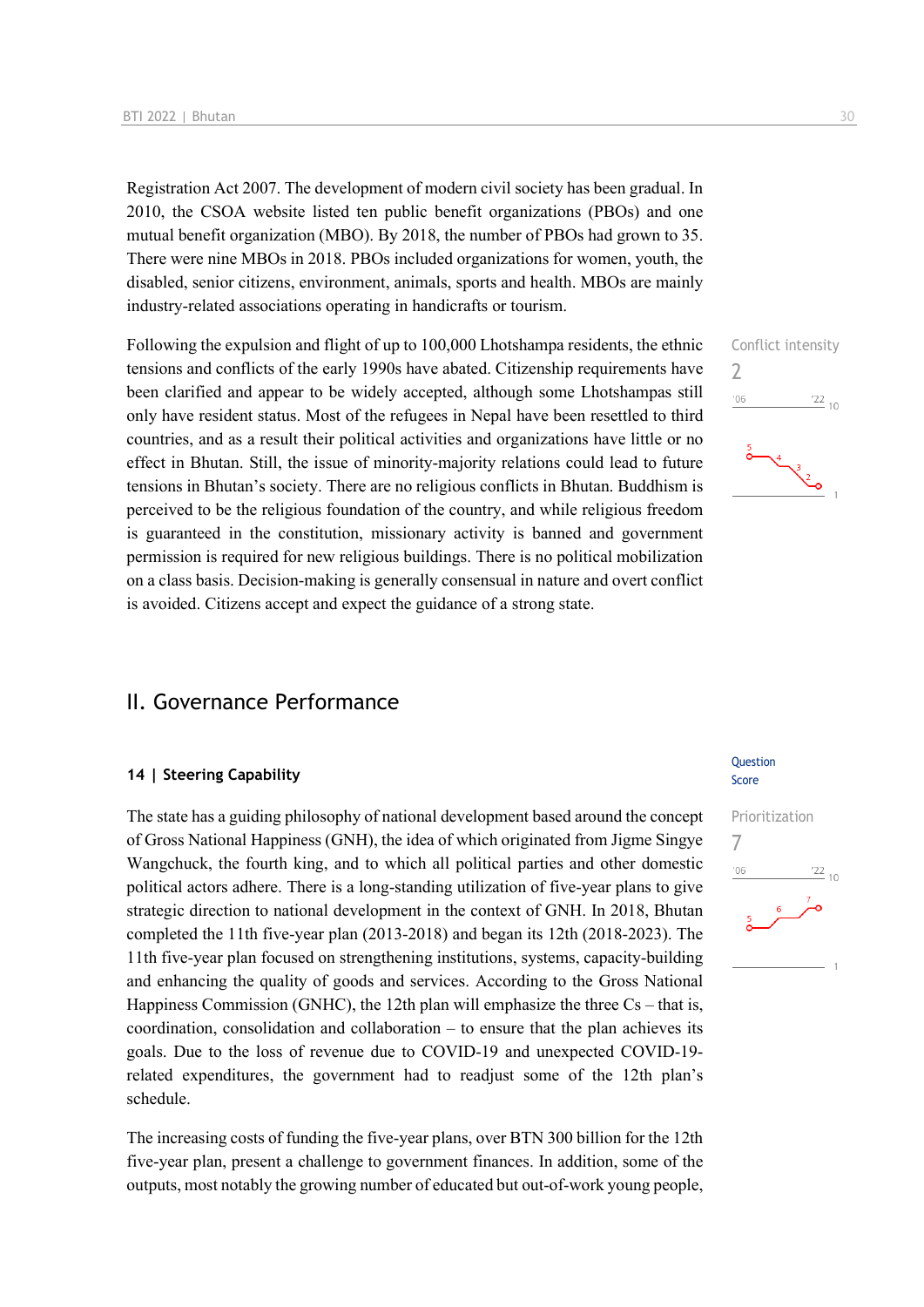are creating new policy problems. In 2017, the World Bank funded several development projects in Bhutan to promote economic growth. Projects included the Bhutan Living Standard Survey; the Preparation of Strategic Program for Climate Resilience; the Food Security and Agriculture Productivity Project, which aims to reduce reliance on food imports; and the Youth Employment and Rural Entrepreneurship Project, which aims to create more jobs.

Little or no internal strife in the previous or current cabinets has been reported. However, this is to be expected in a country where consensus is highly valued, hierarchy is respected and conflict politics are avoided. The opposition parties in the national assemblies have questioned government actions, but the greatest scrutiny has come from the non-partisan National Council. As the electoral rules only permit two parties to be present in the National Assembly and members cannot switch parties, the numerically superior party forms the government and will always be able to outvote its opposition. This supports the government in implementing its policies, although rigorous scrutiny from the National Council has resulted in rejecting some proposed legislation. In 2019 – 2020, differences between the two houses of parliament became more public and contentious. The National Council appears to be acting as a quasi-opposition to the ruling party, but such a role may conflict with the national emphasis on consensus and advancing GNH goals. COVID-19 interrupted the implementation of regular policies, especially in the areas of education, business, and the goals of the 12th five-year plan.

The civil service is responsible for the implementation of policies and has demonstrated effectiveness in this regard. Inefficiencies and corruption have lately raised concerns. Yet, the steady improvement in welfare indicators can be largely ascribed to the civil service, which assumes most responsibilities for education, health, infrastructure, agriculture and most other services. It is bureaucratic in its organization and procedures and its component agencies have decentralized staff working in the districts (dzongkhags). There are skill deficits in some areas of civil service operation. Efforts to modernize it have been moderately successful and are continuing. The implementation of policies in remote areas remains a challenge. The 12th five-year plan seeks, for the first time, to allocate 50% of the planned budget to local bodies.

Bhutan has demonstrated a capacity to learn from its own experiences and from those of other countries (not only neighboring India). The most remarkable item of policy learning has been the transition from a long-standing authoritarian political regime to a constitutional monarchy. The transition has been smooth and reflects the country's ability to adapt imported institutions to fit the Bhutanese context. However, some authoritarian practices remain, such as the difficulty of obtaining information from the government and constraints on the media.

Through multilateral organizations (e.g., the UNDP, UNICEF, World Bank and ADB) and a small group of bilateral donors and western NGOs, the government has

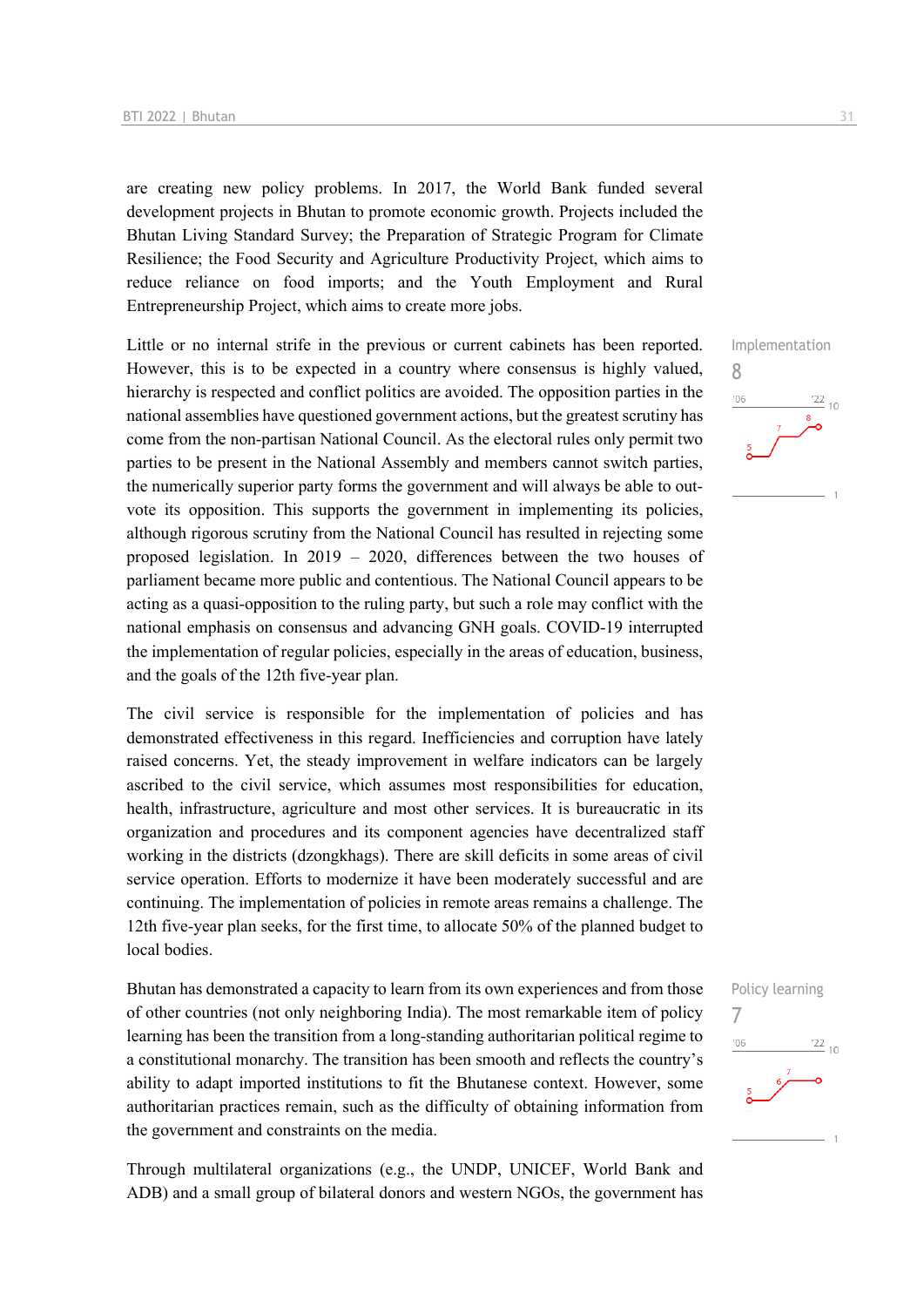been able to access international experts who have provided policy advice, program design assistance and guidance on good practices. Government officials travel overseas to boost their own knowledge and understanding of particular issues and practices. A considerable number of students relative to the country's population have been going overseas for training and education. These activities range from vocational skills to significant numbers of postgraduate coursework degrees and, more recently, higher research degrees. Australia's University of Canberra has been offering public administration and business administration programs at the master's level in Thimphu, in association with the Royal Institute of Management. The government continually engages in a search for innovative policies. For example, the 10-year Bhutan Education Blueprint (2014–2024) aims to increase access, quality, equity and efficiency in education. The 12th five-year plan (2018–2023) aims to improve coordination between government organizations. The adoption of this goal is rooted in the government's experience from the implementation of the previous plan. In response to COVID-19, Bhutan took quick steps to adapt education and some government services to remote delivery modes.

#### **15 | Resource Efficiency**

Bhutan's public administration system has been traditionally bureaucratic, focusing on hierarchy, seniority and process. The government has engaged in a process of public management reforms to improve the performance of its bureaucracy. The civil service focuses on upwards accountability. This has contributed to low levels of corruption, although corruption remains a concern. The civil service is governed by the Civil Service Act of 2010, which lays out the details of all human resource management activities, including recruitment, duties, remuneration, promotion and discipline. The act is administered through the more-detailed Bhutan Civil Services Rules and Regulations and concentrates human resource management authority in the Royal Civil Service Commission (RCSC). This organization administers human resource tasks for all civil service organizations and runs the entry exams for the civil service. Entry is only open to university-level graduates through nationwide exams. There have been growing calls for improving the efficiency and transparency of the civil service.

Development assistance in the form of grants has played a significant role in the budget, accounting for an average of 13.5% of GDP between 2003 and 2012. Such funding will be harder to come by when Bhutan graduates from the designation of least developed to a middle-income country in 2023. Bhutan relies on India for considerable budgetary support. In 2017/18, Bhutan received 48% of India's foreign aid budget; this was a decline from 63% in 2015/16. According to the IMF, Bhutan has maintained "comfortable" levels of reserves in recent years, adequate for debt repayments, but may need to change some practices to meet future challenges. Bhutan received foreign assistance from South Asian and other countries to meet its COVID-19-related needs.

Efficient use of assets 7 $\frac{22}{10}$  $-06$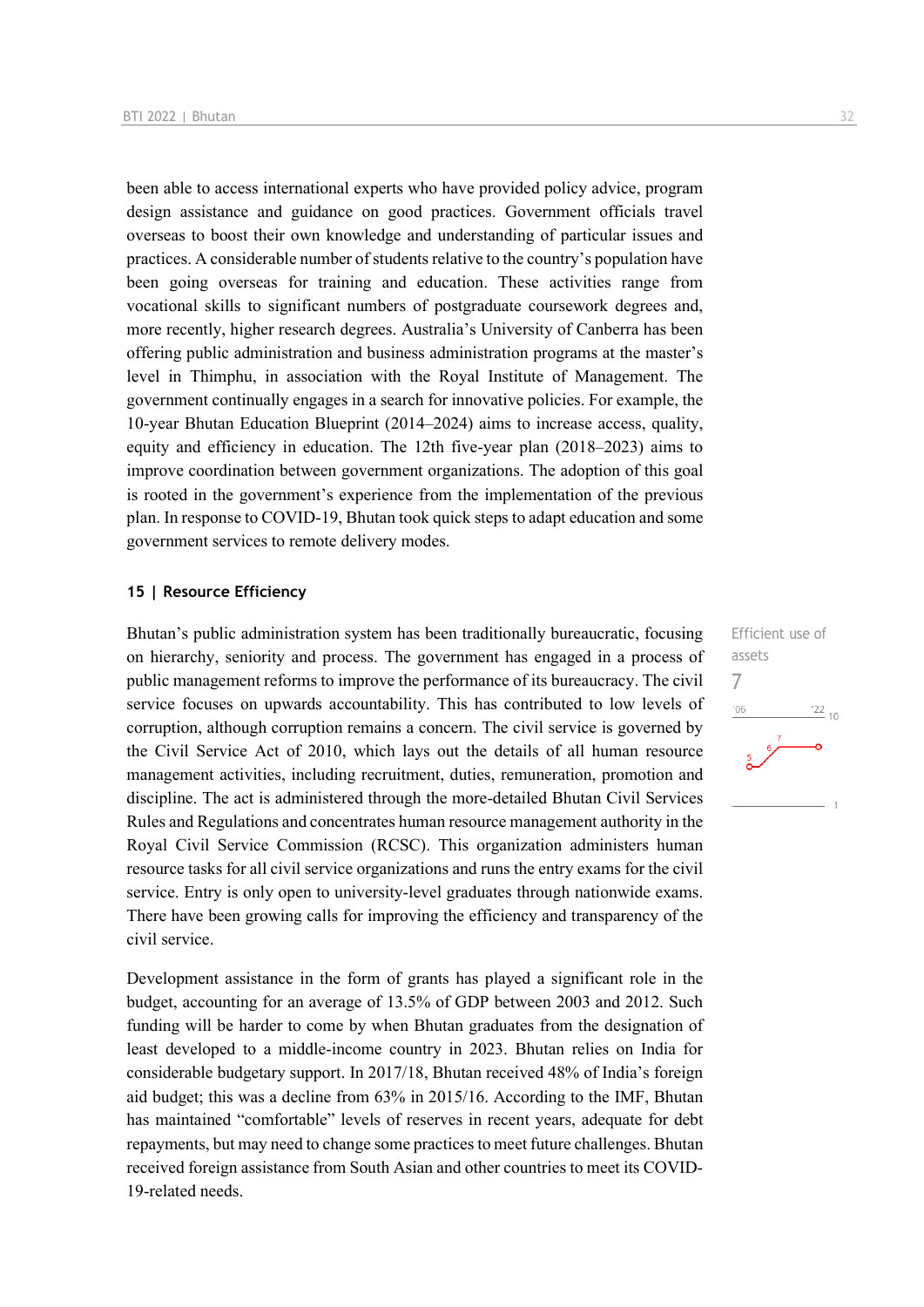The civil service is governed by the Civil Service Act of 2010, which sets out details for all human resource management activities, including recruitment, duties, remuneration, promotion and discipline. The relatively small scale of government, the preference for consensual decision-making and the guiding frameworks of fiveyear plans have led to a good degree of policy coherence. The Commission for Gross National Happiness plays a major role in coordinating and managing such coherence. However, government organizations still work according to clearly delineated functional responsibilities that may sometimes hamper more whole-of-government approaches. There is administrative decentralization to the country's 20 districts (dzongkhags). Civil service officials are posted by central government agencies to work in dzongkhag administrations with locally elected officials to produce plans at the dzongkhag and local (gewog) levels, which feed into the overall national plans of action. Despite this decentralization, there is still a strong centralized feel to government decision-making and hierarchy remains a major organizational principle in Bhutan.

The government of Bhutan has a good record in containing corruption. Six factors explain this. First, smaller governments such as that of Bhutan are easier to monitor and audit. Second, there has been a concerted effort by the government over several years to raise the standards of accounting and auditing to international levels. Third, an Accounting and Auditing Standards Board of Bhutan was introduced in 2010 to assist in raising Bhutanese standards in these activities. Fourth, the idea of service to the state and king is ingrained in the civil service and acts to prevent corruption. Fifth, the ACC established in 2006 has been a notable force in promoting the anti-corruption message and in investigating and prosecuting corrupt officials. In October 2020, Bhutan's High Court convicted the current home minister of insurance fraud; the case was brought to court by the attorney general. In recent years, the ACC has been very active in investigating and prosecuting corruption cases against civil servants, politicians and the military. The Royal Audit Authority (RAA) has been a leading force for financial accountability. The RAA reports to the Public Accounts Committee of the National Assembly. Sixth, there is widespread concern among citizens about corruption, leading to a low tolerance for activities that are viewed as corrupt. The Office of the Attorney General (OAG) received 1,348 applications for cases to prosecute in 2017, the highest number to date. Out of that number, 1,318 were forwarded by the Royal Bhutan Police, 23 by the ACC, and seven by the Royal University of Bhutan, the Ministry of Agriculture, and the Ministry of Works and Human Settlement. Financial irregularities in public expenditures remain a major problem. As of March 2018, the RAA reported unresolved irregularities involving BTN 407 million. In 2020, the Public Accounts Committee found BTN 4.3 billion worth of spending pending audit issues. According to the RAA, most of these financial irregularities occurred in major hydroelectricity projects. Hydroelectricity is Bhutan's top GDP generator. To curb corruption, in 2018, Bhutan's National Assembly made several recommendations to review and amend the Anti-Corruption Act of 2011 with the aim of more clearly defining various types of corruption.



Anti-corruption policy 9 $\frac{22}{10}$  $-06$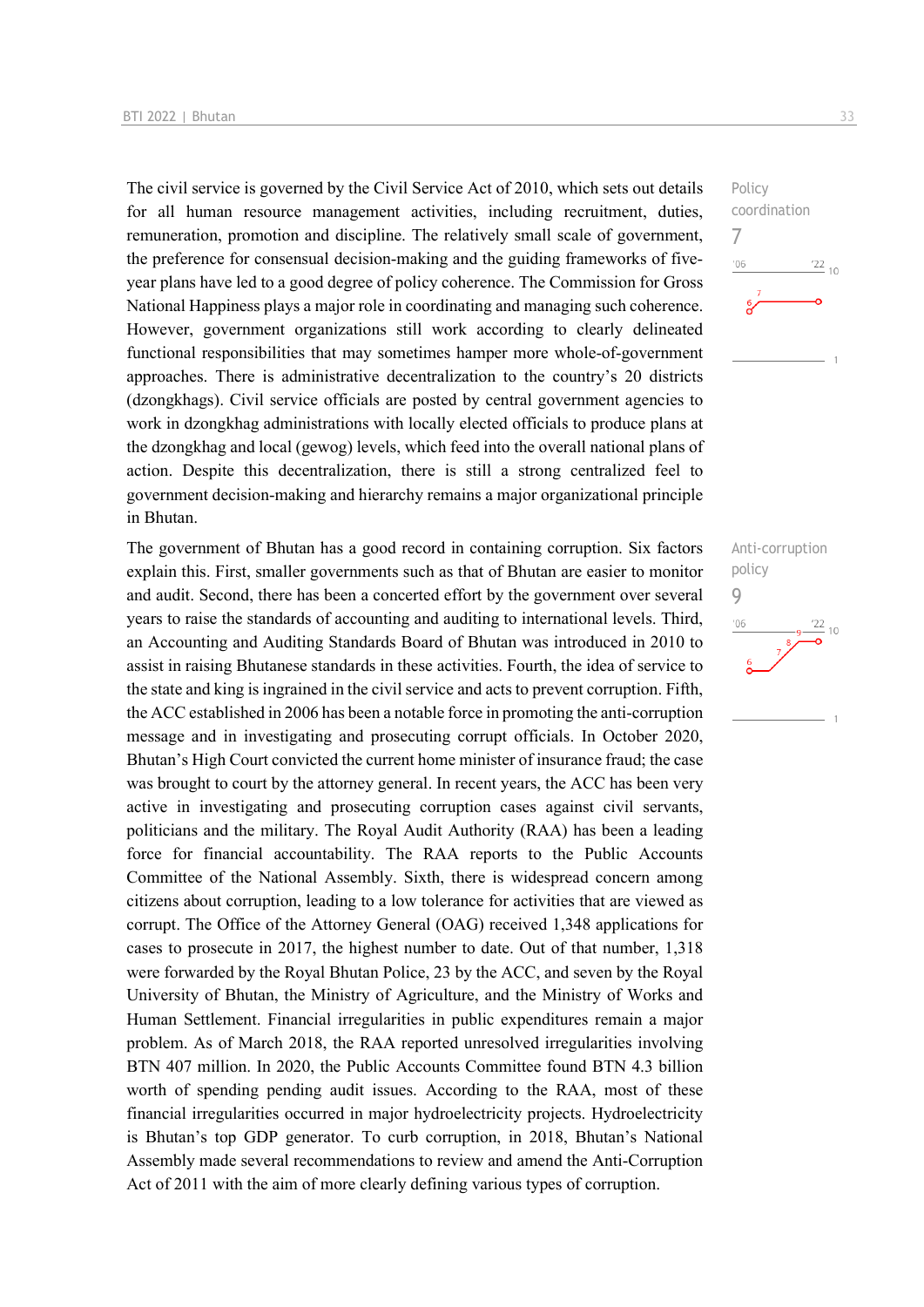In January 2020, the RAA established new regulations. These came after parliament in a joint session passed various resolutions to strengthen the system of accountability. In September 2020, the OAG created a Governance and Corporate Legal Service Unit comprised of experts in corporate and financial law to reform the existing government procurement and contracting system and to review the dispute resolution process for commercial disputes. The ACC and the OAG have clashed over their respective roles and responsibilities. For example, the ACC appealed a High Court judgment in a tax evasion case directly to the Supreme Court after the OAG refused the appeal. The ACC also directly prosecuted and won the Trongsa land fraud case after the OAG had dropped it.

#### **16 | Consensus-Building**

There is broad agreement among political elites and the bureaucracy on the overarching policy directives set in the country's Gross National Happiness plan. The third national elections in 2018 marked the further consolidation of democracy. Unlike in 2013, when voter turnouts were lower than in 2008, the turnout in 2018 was higher in elections for both National Council and National Assembly. The rural population participates actively in local governments. The ruling party, the DNT, has continuously called on the opposition to collaborate as a team. The opposition, however, demanded cabinet positions as recompense. Differences have surfaced between the ruling and the opposition parties, as well as between the National Assembly and National Council, over policy issues, which could be interpreted as signs of a maturing democracy.

Bhutan's economy is still dominated by SOEs. Restrictions on entrepreneurship, such as credit access, permit acquirement and the costs of trading across borders, hamper the establishment of a market economy. Commitment to the philosophy of GNH also limits how far governments are willing to go in promoting a market economy. Indepth knowledge of the intricacies of a market economy is scarce among the population and most enterprises are simple and small. COVID-19 further undermined the financial viability of private enterprises, especially those working in tourism.

Democratization is widely supported. The monarch's solid support for democratic rule and high levels of deference to the monarchy among political parties and the public ensures stability. The monarchy is the only potential domestic veto player in Bhutan, but the king has remained resolute in his support of democratic political arrangements. India is the main potential external veto player and supports democratization in Bhutan. The main vocal opposition to the government is to be found among exiled populations of Nepali descent but, so far, such opposition groups have had no impact on politics inside Bhutan.



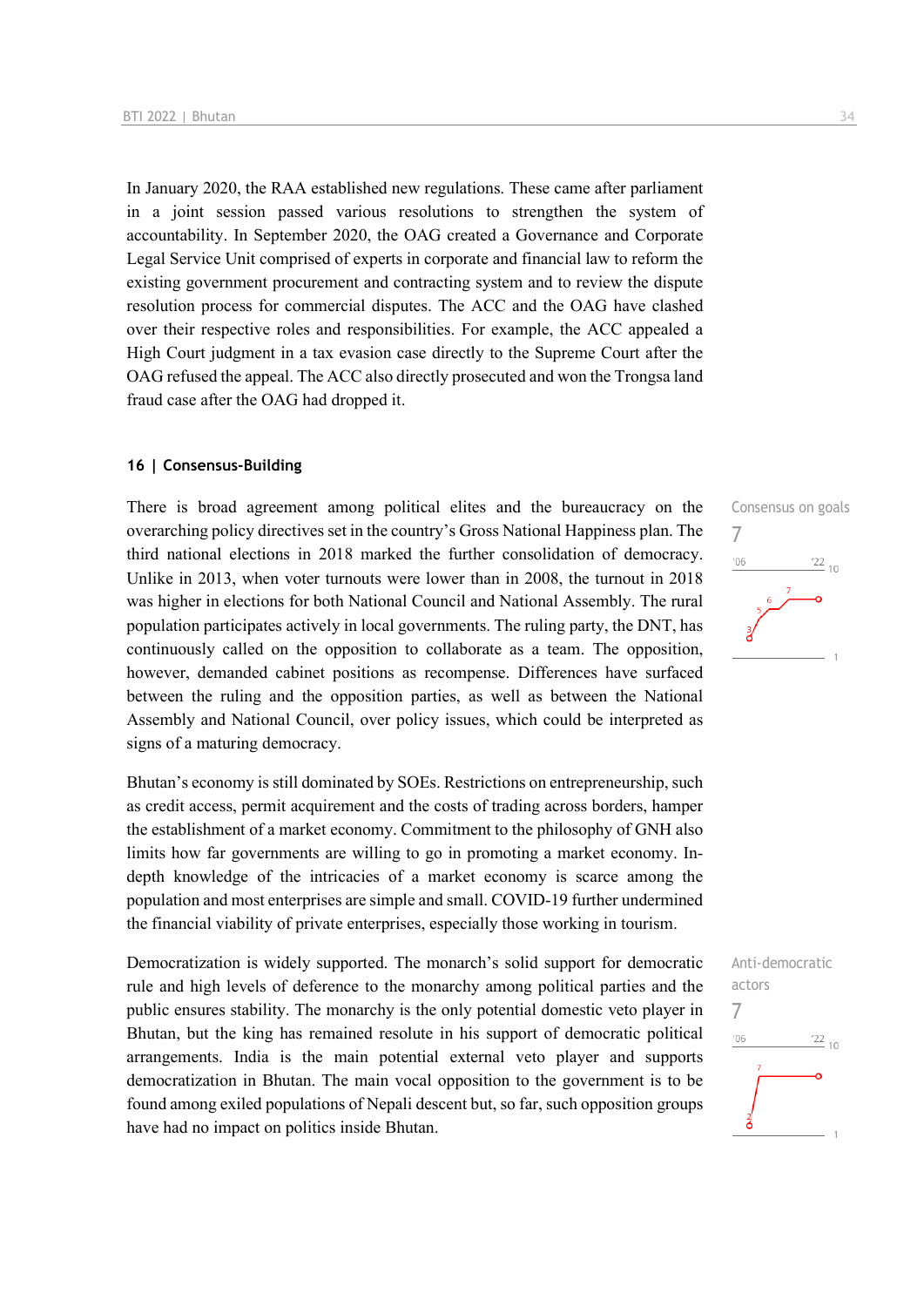Bhutan withstood a critical challenge to government authority in the early 1990s, which came from the Lhotshampa population in the south of the country. This resulted in up to 100,000 members from this group being expelled or fleeing to refugee camps in Nepal. Most have now been resettled in third countries, especially the United States. In the 1990s, militant groups from India's state of Assam used Bhutan as a sanctuary. They were driven out in a joint action by Bhutan's security forces and the Indian Army in 2003. Since then, there have been some attacks on Bhutanese vehicles in Assam (including in Bodoland) and there have been occasional kidnappings by Indian criminals in Bhutan's southern border regions. Other ethnic groups in Bhutan cause no conflicts.

Potential conflict within society is largely mediated through consensus-building mechanisms. Consensus is also the cornerstone of National Happiness Index (NHI) policies. NHI is the overarching framework to which political parties are required to adhere. Bhutan's courts are also becoming more involved in resolving potential conflicts.

Traditional civil society in Bhutan was community-based and dealt with local matters such as water rights, human security and festivities. Modern civil society in the form of NGOs and professional associations is new to Bhutan. The constitution states that the "state shall endeavor to create a civil society." The Civil Society Organizations Act 2007 distinguishes between public and mutual benefit organizations as well as foreign CSOs. There is no reference to traditional organizations. CSOs are few but their numbers have risen from ten public benefit organizations in 2010 to 35 in 2018. There were nine mutual benefit organizations in 2017. CSOs may be consulted by the government in their areas of specialization such as women's affairs, youth and environment or because they comprise a professional association. However, their impact on policy may have more to do with their support and participation than their organizational capacity. NGOs have been banned from activities directly relating to politics, and so must pursue any agenda with care. There are no trade unions. For many areas of policymaking there are no NGOs. Thus, the overall impact of civil society on the policy process is very limited and selective.

Since the departure of an estimated 100,000 people from the south of the country in the early 1990s, a variety of organizations, often based in refugee camps in Nepal, have strongly criticized the Bhutan government. Some international human rights organizations have also been critical of the government on this matter. Despite a series of meetings between the governments of Bhutan and Nepal, no agreement has been reached regarding these refugees' return to Bhutan. Rather, Western countries, in particular the United States, have taken in about 90,000 people from the refugee camps. There is no process of reconciliation, but – with the resettlement of most refugees – the salience of this issue has dwindled. There are no relevant contentious groups.



Civil society participation 5  $\frac{22}{10}$  $'06$ 

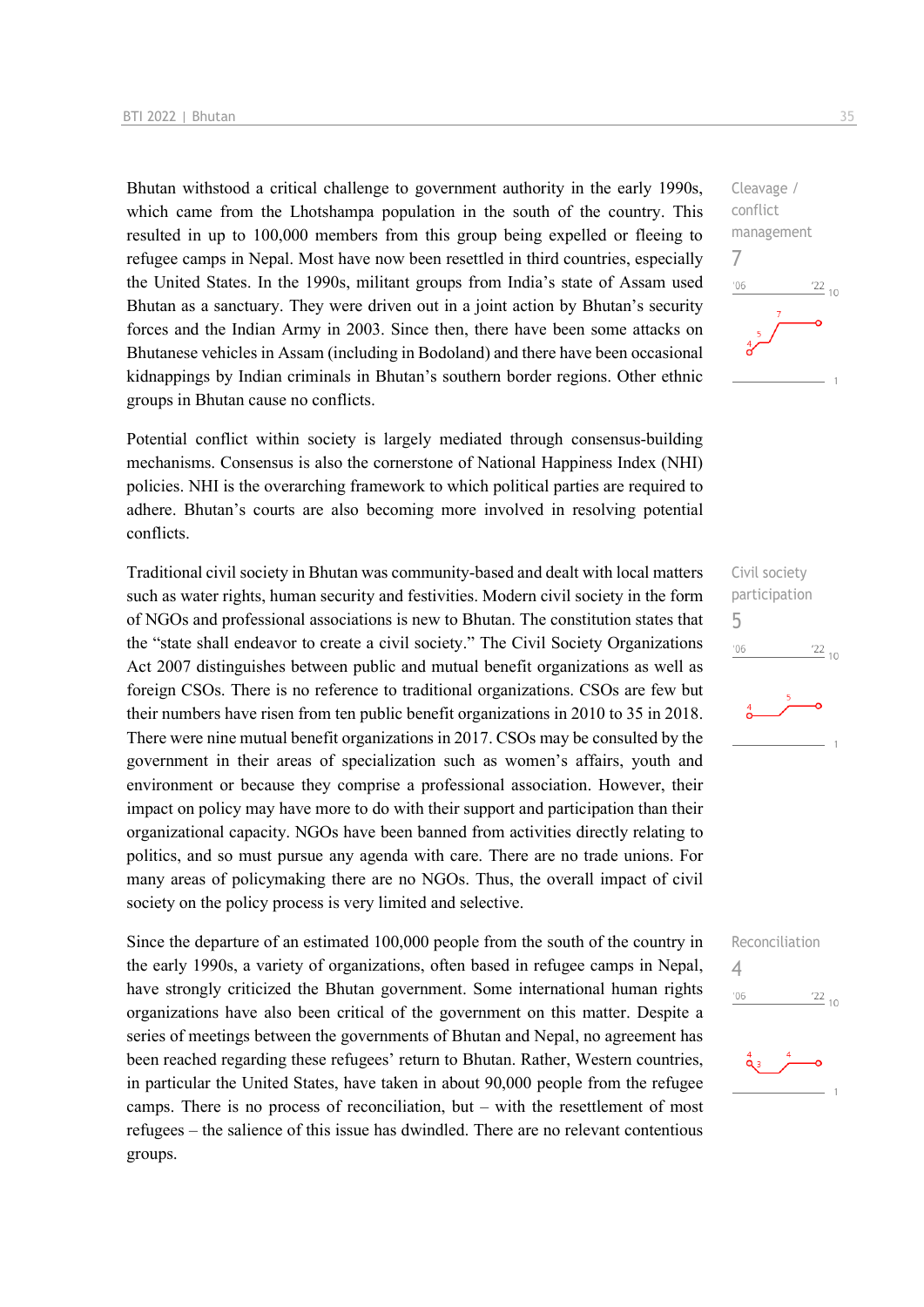#### **17 | International Cooperation**

GNH provides the cornerstone for Bhutan's development strategy. The 12th five-year plan seeks to strengthen the role of local bodies in development through a decentralization of roles and resources. The government is strongly dependent on international support and seeks to align international assistance with targets set under the country's five-year plans. India remains the major supplier of financial and other support to Bhutan. Bhutan is the largest recipient of India's foreign aid budget, receiving 48% of it in 2018-19 and 57% in 2017-18. India also underwrites Bhutan's five-year plans. India provided INR 45 billion for Bhutan's 11th five-year plan – about 68% of the total external assistance received. In December 2018, India committed INR 45 billion for Bhutan's 12th five-year plan (2018 – 2023). India has provided financial assistance for Bhutan's hydropower construction. Other aid suppliers include the major international financial institutions, the World Bank and the ADB as well as some U.N. agencies including UNDP and UNICEF. In addition to India, bilateral donors – including Japan, Norway, Denmark, Austria, Australia and Switzerland – have undertaken small programs in Bhutan. Most of these programs provide aid in the form of grants.

Aid is effectively channeled into activities that are specified in the five-year plans and contribute to the achievement of the SDGs. Bhutan's transition from a leastdeveloped to a middle-income country has been postponed from 2021 to 2023 at the request of Bhutan's government in view of the challenges posed by the less favorable terms and conditions for international financial assistance that come with this status. Bhutan received aid from numerous international sources to help it manage with the COVID-19 pandemic. The United Nations, the United States, Singapore, the ADB and members of SAARC were the major contributors.

Bhutan is considered a very reliable partner by the donor community. As evidence of this perception, the ADB rated Bhutan the best performing country in 2012 in terms of the efficient implementation of projects and the effective utilization of funds. In 2014, the World Bank described Bhutan as a "development success," producing good results from World Bank-funded programs. The country has also generated great international interest and has a good reputation from its novel alternative development philosophy of GNH. Bhutan maintains diplomatic relations with more than 50 countries. The International Civil Aviation Organization (ICAO), after its validation mission in August 2018, red-flagged Bhutan for a lack of effective implementations of applicable ICAO standards. ICAO rules require countries to have independent control over air traffic; Bhutan's air traffic at the Paro International Airport, however, is currently managed by the Indian Air Force.

Effective use of support 9

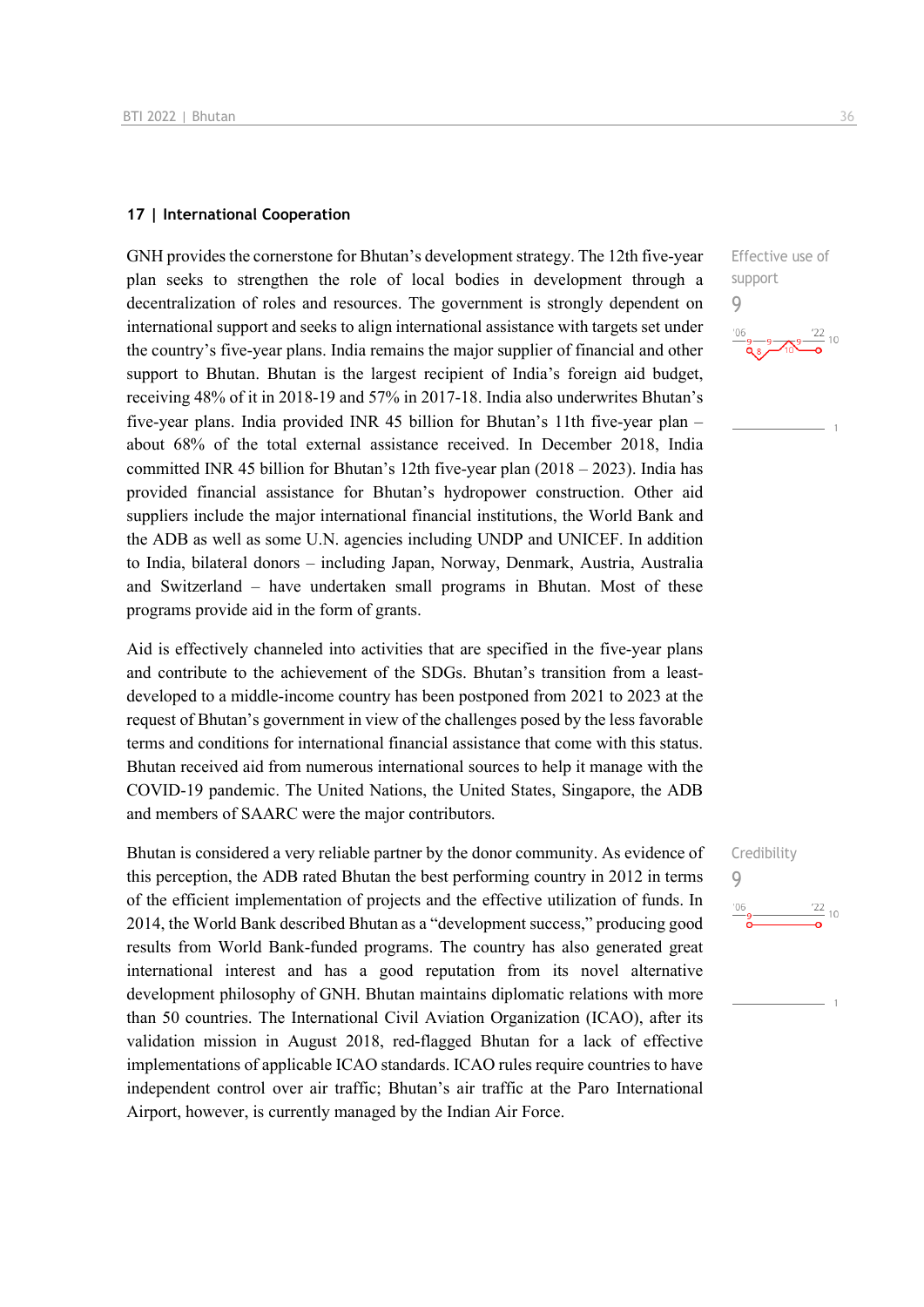In 1985, Bhutan was a founding member of the SAARC and has played an active role in its affairs ever since. Together with the other SAARC members, it signed the South Asian Preferential Trade Arrangement (SAPTA) in 1993. It has hosted a variety of SAARC conferences and events and in 2011 held the organization's chair. The SAARC Development Fund and the SAARC Forestry Center are based in Thimphu. Bhutan signed the South Asian Free Trade Agreement (SAFTA) in 2004. This agreement seeks zero customs duties between members by 2016, although an extra three years was originally allowed for Bhutan. The government of Bhutan has signed agreements on narcotics, terrorism and human trafficking with its regional partners. It has also joined the Bay of Bengal Initiative for Multi-Sectoral Technical and Economic Cooperation (BIMSTEC), which includes India, Nepal, Bangladesh, Sri Lanka, Myanmar, and Thailand.

Bhutan is developing ties beyond India with other members of the SAARC. In April 2019, Bhutan and Bangladesh signed five bilateral agreements to expand cooperation in the areas of inland waterways, health, agriculture, tourism and public administration training. This was followed in December 2020 by Bhutan and Bangladesh signing five preferential trade agreements to provide each other with mutual duty-free access to their products. However, Bhutan's major cooperative efforts are with India. Approximately 80% of Bhutan's imports and exports are from and to India. In March 2020, Bhutan joined SAARC leaders in framing a regional response to COVID-19. The measures included a COVID-19 emergency fund, a common telemedicine framework and \$7.7 million for COVID-19 response projects. In 2019, the country recorded a slight decline in the number of FDI projects. Bhutan had approved only 12 such projects as of November 2019. In 2018, 16 FDI projects were approved.